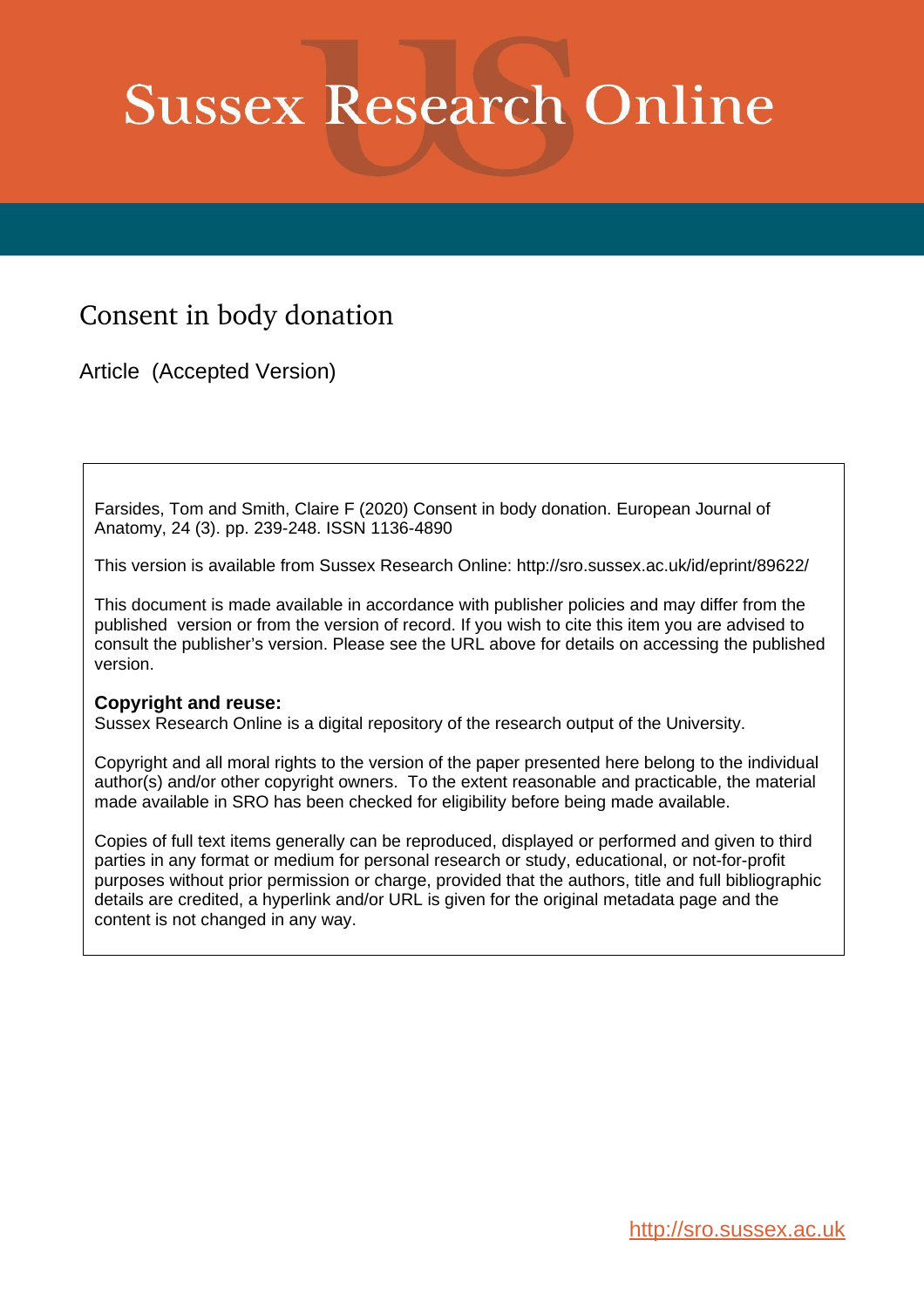Cover Page

#### Consent in Body Donation

Tom Farsides<sup>1\*</sup>, Claire F. Smith<sup>2</sup>

<sup>1\*</sup> Tom Farsides, School of Psychology, University of Sussex, Brighton, United Kingdom <sup>2</sup> Claire F. Smith, Department of Medical Education, Brighton and Sussex Medical School, University of Sussex, Brighton, United Kingdom

Running Title: Consent in Body Donation

\* Tom Farsides, School of Psychology, University of Sussex, Brighton, United Kingdom, BN1 9QH, United Kingdom. E-mail: [t.l.farsides@sussex.ac.uk](mailto:t.l.farsides@sussex.ac.uk)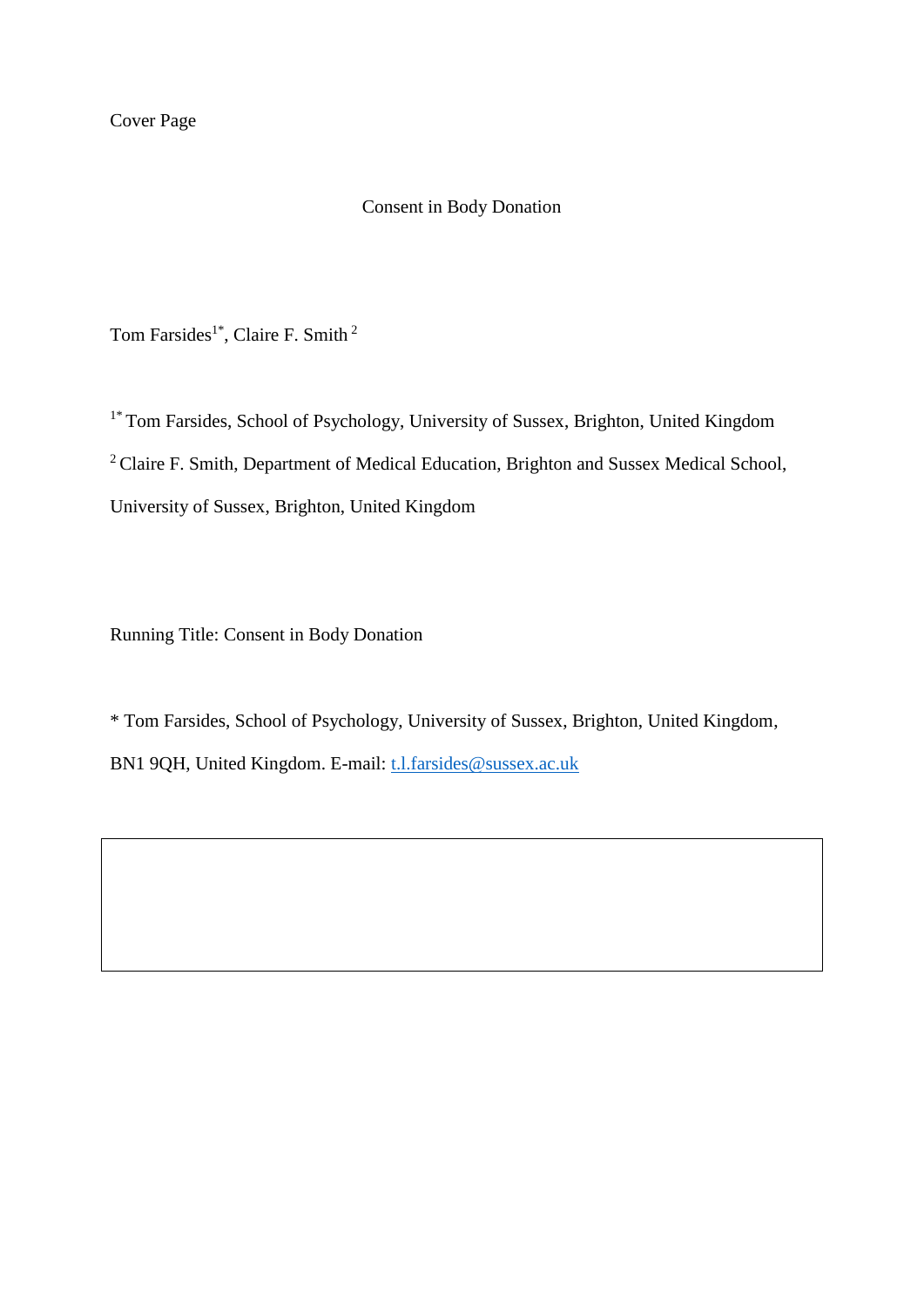This article explores potential threats to the validity of consent in body donation and potential responses to such threats. To minimize abstract generalizations, the article draws particularly on United Kingdom regulations but each of the issues it explores is applicable in many countries. Methods used were searches of relevant (e.g., medical ethical) literatures using pertinent search terms (e.g., consent) and discussions with multiple stakeholders (e.g., family members of body donors). The main threats identified were (1) failing to adequately acknowledge relatives' roles in donation, particularly as donation often cannot be completed without relatives' active participation; (2) failing to ensure that donors are informed enough to be able to give valid consent, especially given 'specification' and 'temporality' problems inherent in establishing consent for body donation; and (3) failing to genuinely prioritize donors' motives and concerns during and after obtaining their consent. Possible ways of countering these threats include layering information given and made available to potential donors and having donors consent not to 'donation and anything that might follow' but instead to 'relative-acknowledged donation, selective explicit consent, and delegated decision-making'. The latter involves donors specifying and relatives acknowledging donors' key preferences and prohibitions, among which is nomination or acceptance of specified proxies who may make decisions on donors' behalf after their death. By making such changes, the validity of consent for body donation could be substantially improved in ways that also increase respect for both donors and their autonomy and these changes may also increase the number of completed donations. Key Words: altruism, body donation, consent, medical education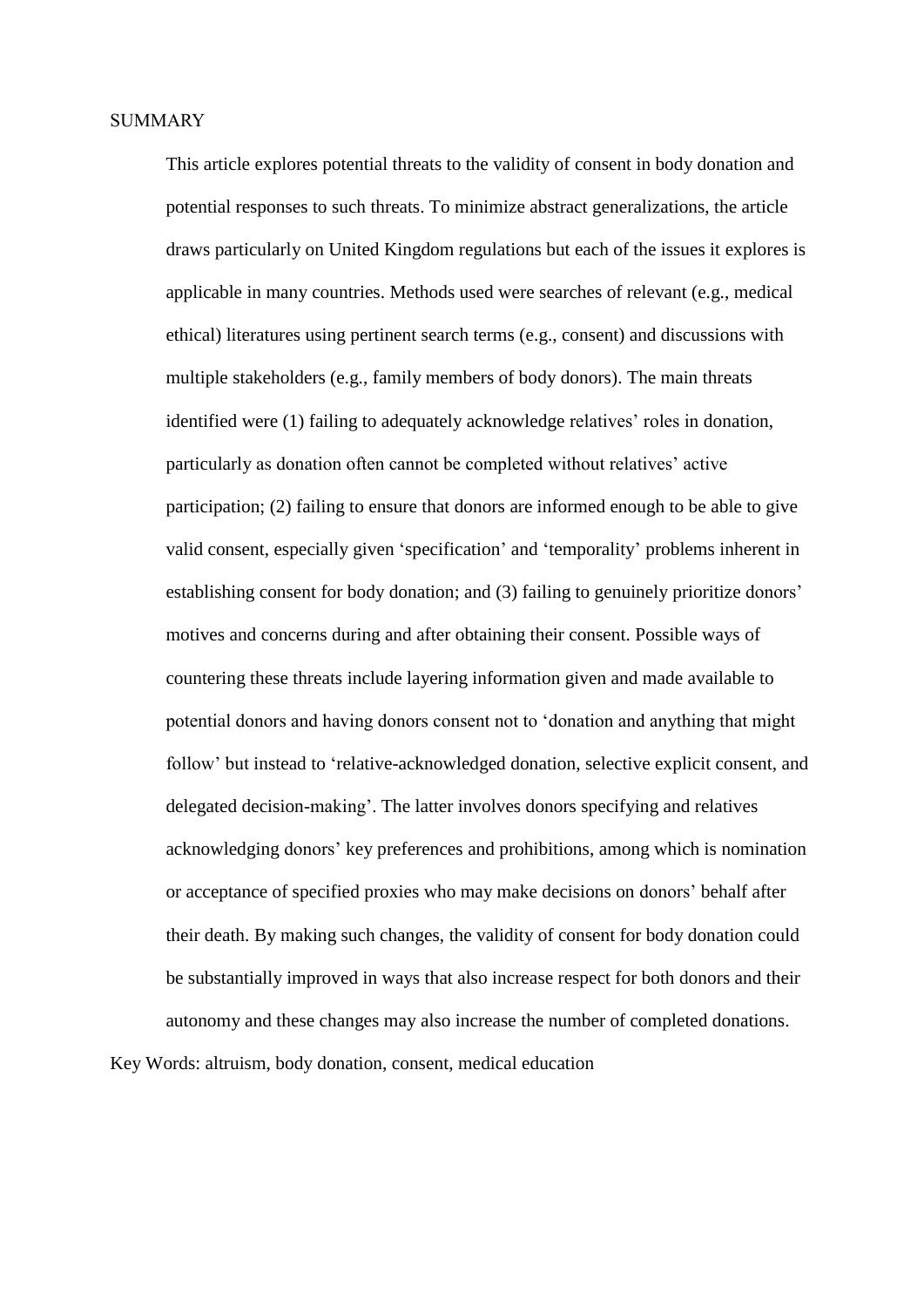#### INTRODUCTION

Much medical teaching and research relies heavily on a regular supply of dead bodies and body parts (Smith, 2018). Obtaining donors' informed consent is increasingly thought to be the best available safeguard against unethical body procurement and use (Champney et al., 2018). This is because obtaining valid consent "can render actions morally permissible that would otherwise be wrong" (Grady, 2015, p. 855). This means that certain actions must be considered morally wrong and therefore impermissible *unless* valid consent is obtained. The validity of consent for any complex matter will always and necessarily be a matter of degree (O'Neill, 2003; Farsides, 2012; Boyd, 2015; Grady, 2015). This paper reviews both the ethical literature concerning requirements for obtaining valid consent and the procedural literature detailing how consent for body donation is currently actually obtained. To avoid vague abstractions, focus is given to the situation in the United Kingdom (UK) but the points made are globally relevant. The review identifies three key threats to obtaining valid consent within current procedures for obtaining consent for body donation. Having identified and explained these threats, the review details promising ways to ameliorate or remove them.

# **METHOD**

The review was based on searches of anatomical, medical ethical, and psychological academic literatures using such terms as 'consent', 'body donation' and 'posthumous donation'. Issues identified were also considered during discussions with multiple stakeholders, including anatomists, ethicists, and family members of body donors.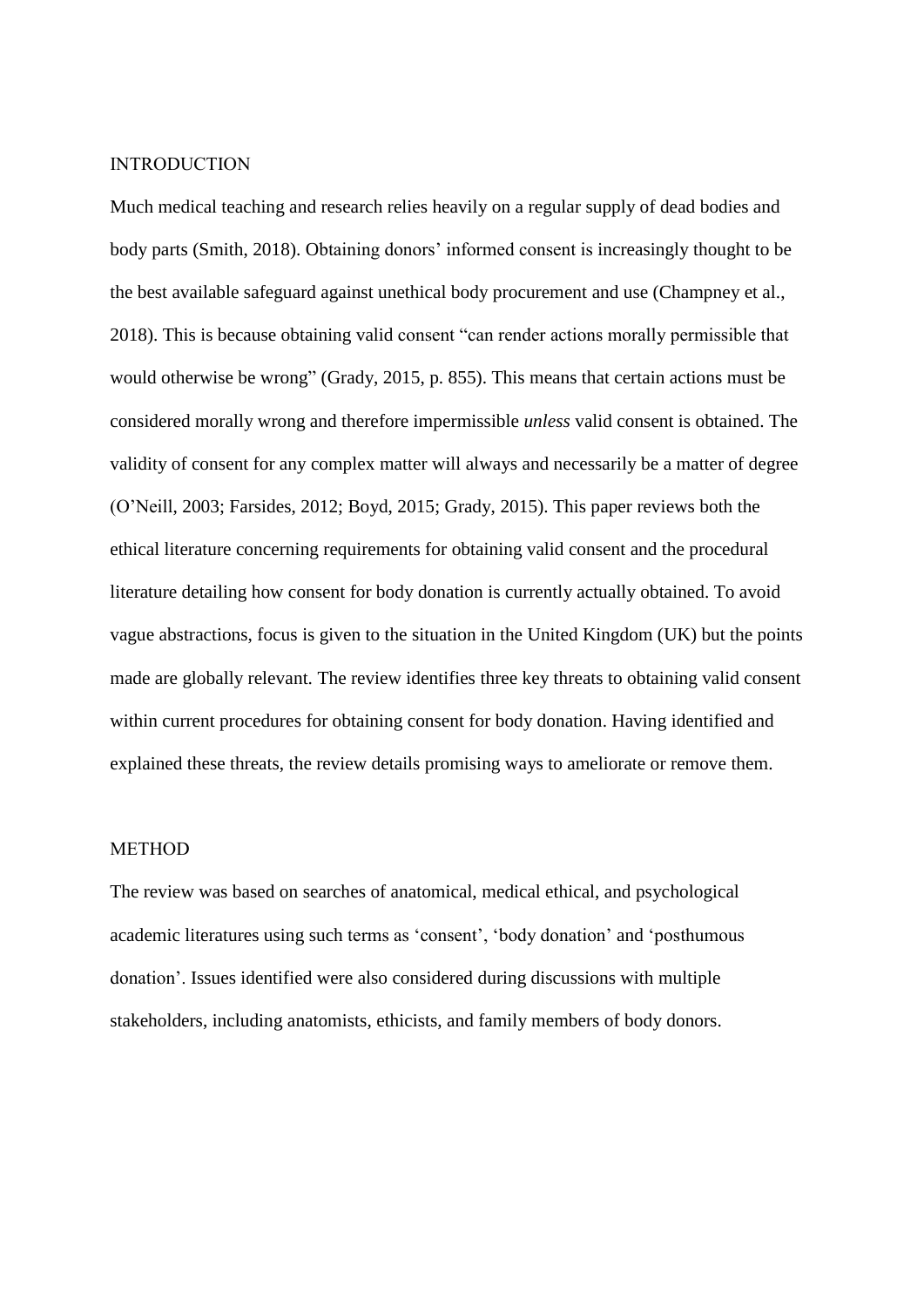#### CURRENT UK BODY DONATION

Teaching and research using donated bodies and body parts is regulated in the UK primarily by the Anatomy Act 1984 (Anatomy Act, 1984) and the Human Tissue Act 2004 (Human Tissue Act, 2004). The regulatory body for the latter is the Human Tissue Authority (HTA) who explicitly state that they prioritize "the fundamental guiding principle of consent" (HTA, 2017). Similar priorities guide regulatory bodies throughout Europe (McHanwell et al., 2008) and beyond (Riederer & Bueno-López, 2014).

Under the Human Tissue Act 2004, valid consent must be obtained from people while they are alive for their bodies to be used for anatomical examination (including research, surgical practice, etc.) after their death. Only such first-person consent can be accepted. The easiest and most common way for people to register their willingness to become body donors is for them to contact a nearby establishment licensed by the HTA so that they can obtain, complete, and return an appropriate consent form (HTA, 2019), one version of which is shown in Figure 1. Eighteen licensed establishments share a postcode system to accept bodies donated within local geographical regions. In 2008 the number of bodies accepted was around 900 (Smith, 2018). There are more medical schools in the UK than this, but some do not use human bodies for teaching (Heylings 2002; McLachlan et al., 2004). The London Anatomy Office (LAO) coordinates donation across seven medical schools and universities in London and the South East of England (HTA, 2018). The structure of regulation in the UK means that for each institution that holds an HTA license there is a License Holder (a Dean or Pro Vice Chancellor etc.), a Designated Individual (DI) (usually the Head of Anatomy), and then several Persons Designated (PD) (lecturers, and/or technicians who work within the license). The typical lines of reporting are shown in Figure 2.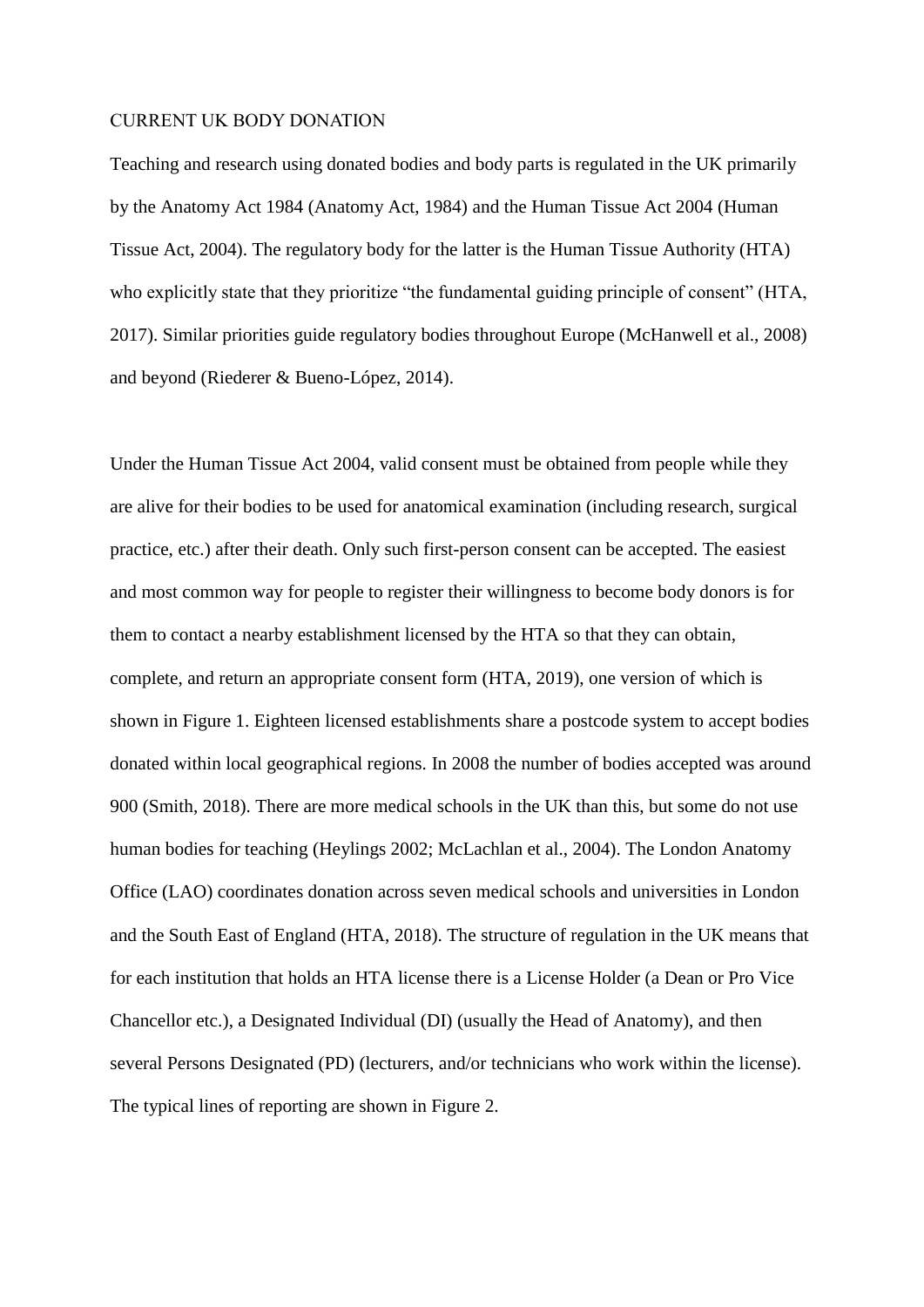Although the HTA provide a template, there is no standard consent form. This means that slight variations exist across consent forms used in different regions. The LAO consent form invites people to consent to their donated bodies being "used for anatomical examination, education, training and research" and some information is provided about what this might and what it will not involve. For example, it might involve bodies being used for "Research in connection with disorders but organs will not be donated for transplantation". All consent forms register how long donors give permission for their body to be retained and whether they consent to images being taken and used for education, training and research. Information included with the LAO consent forms repeatedly advises donors to discuss their donation wishes with their relatives but there is no requirement for them to do so.

#### ISSUE 1. THE ROLE OF RELATIVES, FRIENDS, EXECUTORS OR SOLICITORS

Despite there being no requirement for relatives' participation during the *consent* process, *donation* is very unlikely to occur without relatives' active participation. This is because various things have to happen after a death to allow donation to occur and several of these things require the voluntary participation of relatives (or others acting on behalf of the deceased although for convenience we will use "relatives" as a catch-all term). Foremost among the requirements placed on relatives is them needing to quickly inform the relevant HTA-authorized institution when a donor dies. If any relatives choose not to do this then an obvious consequence is that donation which otherwise might have occurred definitely will not happen. It is possible that the number of such non-facilitating relatives is substantial. The little evidence which exists suggests that a considerable number of would-be donors do not discuss their donation wishes with their relatives. A study in Turkey revealed that 80% of people who intended to donate had not discussed at all these intentions with their relatives (Gürses et al., 2018). If donors and their relatives have not explicitly and thoroughly discussed their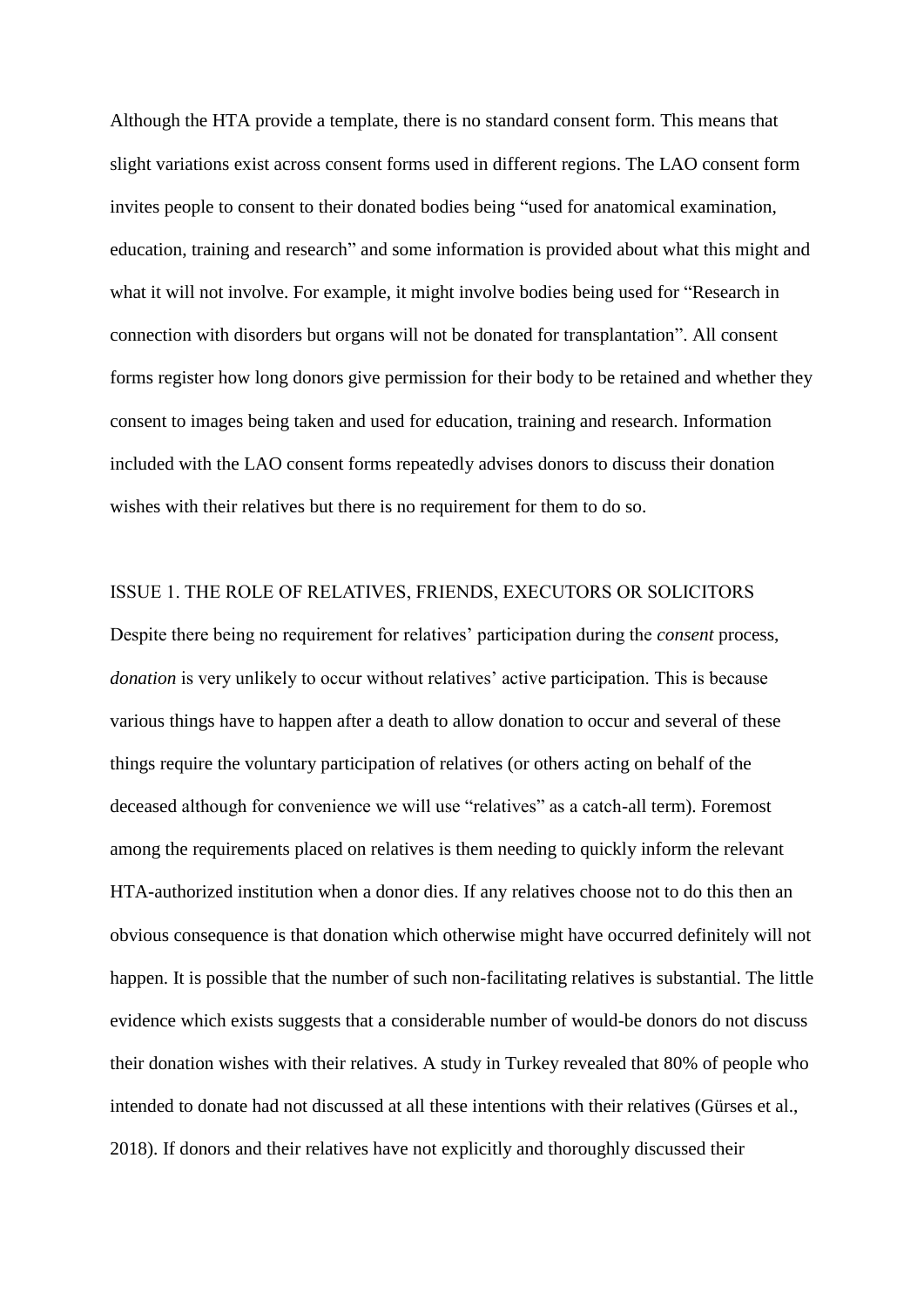respective preferences and reservations, it seems at least possible that relatives will not facilitate donation in the immediate aftermath of their loved-ones' deaths. This means that procedures to which people have consented and that they may actively desire sometimes (perhaps often) have a considerably reduced chance of being enacted; that bodies otherwise available for donation are sometimes (perhaps often) not actually donated; and that relatives may sometimes (perhaps often) experience avoidable anguish having been put into a position of authority and responsibility without their knowledge and having to make potentially devastatingly difficult decisions without any preparation immediately following the death of someone close to and often loved by them.

Even in otherwise ideal circumstances, there is a long list of factors that can prevent donation, including post-mortem examination, certain infectious diseases, organ donation, exceptional body weight, death during public holidays, and many more. In such circumstances, relatives who expected donation to occur can be shocked and distressed when it does not, and also have to make funeral arrangements that they did not expect would be immediately necessary (Smith, 2018). There is no requirement on the part of donors or LTA-authorized organizations for relatives to be informed prior to donors' deaths about any of these possibilities, still less to give their active consent for the responsibilities that they will have in various circumstances beyond their control.

# ISSUE 2. APPROPRIATELY INFORMED CONSENT

Most everyday acts of consent are for clearly specified things to happen almost immediately and to take place over a relatively delineated period, e.g., as happens when one consents to a phone contract. It is unusual and perhaps unique that consent can be given many years in advance for a relatively poorly specified wide range of possible procedures of unknown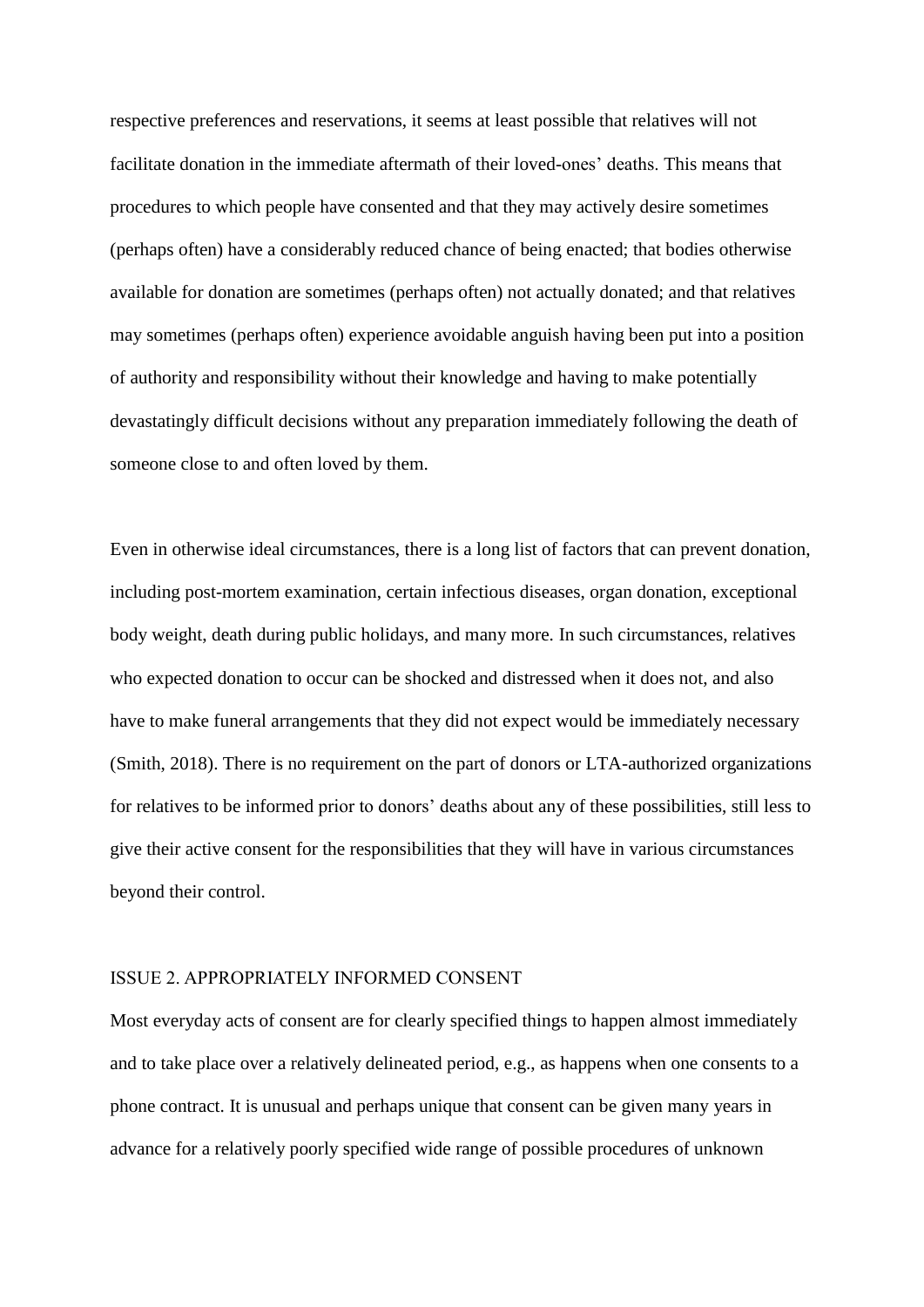duration. This is often what happens when people consent to become body donors and thus the consent they give is at increased risk of being invalid as moral permission for many of the procedures that can and do follow the mere act of donation.

The HTA state that for consent to be valid: "it must be given voluntarily, by an appropriately informed person who has the capacity to agree to the activity in question. The person should understand what the activity involves [and] what the material risks are" (HTA, 2017). This immediately raises questions about what "the" activity of consenting to body donation is and what it means for donors to be "appropriately informed" about it.

Beyond consenting to HTA-approved institutions *taking possession* of their bodies after death, the HTA considers that "consenting to body donation" *also* entails consenting to "removal, storage and/or use of material" from one's body after death "for any scheduled purpose" (HTA, 2017). It lists among "scheduled purposes" such things as "anatomical examination; … obtaining scientific or medical information about a deceased person which may be relevant to any other person (including a future person); public display; research in connection with disorders, or the functioning, of the human body; … education or training relating to human health; [and] performance assessment" (HTA, 2017). The HTA also says that authorized establishments may "charge for providing human tissue to others for training and research, including those working for private companies" and it specifically requires donors to be provided with "easily accessible information about how and why they [i.e., authorized institutions] charge, and to whom they will supply tissue samples" (HTA, 2017).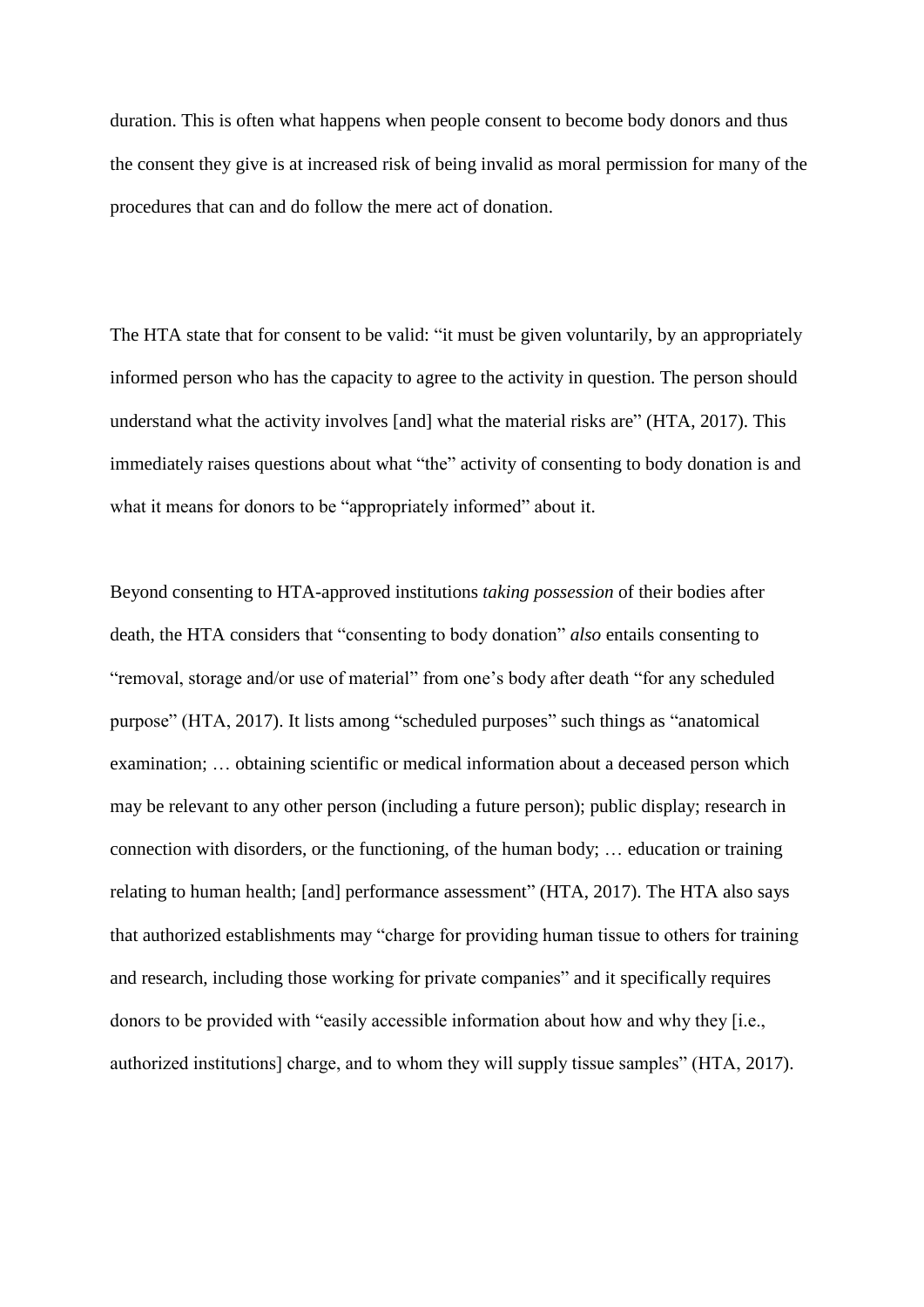Beyond recognizing the range of things that may be done with and to donated bodies, it is also necessary to recognize the range of people who may conduct or witness these procedures. An incomplete list of such people includes anatomists, medical students, dental students, school children, the general public, physiotherapists, surgeons, massage therapists, medical artists, medical engineers, medical researchers, military researchers, technologists, and commercial organizations (Borland & Condon, 2016; Jones, 2016; Champney et al., 2018; Smith, 2018).

Perhaps in recognition of the wide range of 'sub-activities' that may be subsumed under 'the' activity of consenting to body donation, the HTA insist that for consent to be valid, it is "important to ensure that the consent sought from donors is fully informed" (HTA, 2017). The HTA heavily stresses this point, saying that "When seeking consent … full and clear information should be provided about the purpose for which consent is being sought.…This information should include the nature of the intended activities and the reasons for them … Consent is valid only if proper communication takes place and the person has a reasonable understanding of what is being explained to them" (HTA, 2017). Since the legal judgement reached in *Montgomery v Lanarkshire Health Board (Scotland) 2015* came into force, a "reasonable understanding" requires that donors need to be provided with enough information to ensure that they know about anything that they or 'any reasonable person' in their position would consider a material risk. This adds another layer of complexity to ensuring valid consent. Especially with the range of possibilities that exists, it does not seem *unreasonable* that a person with particular beliefs and capabilities might consider one or more of the procedures routinely carried out with donated bodies harmful, e.g., disrespectful, repugnant, ethically unacceptable, or otherwise damaging in some way to them, their legacy, their reputation, or their loved ones (Bach, 2016; Roach, 2003).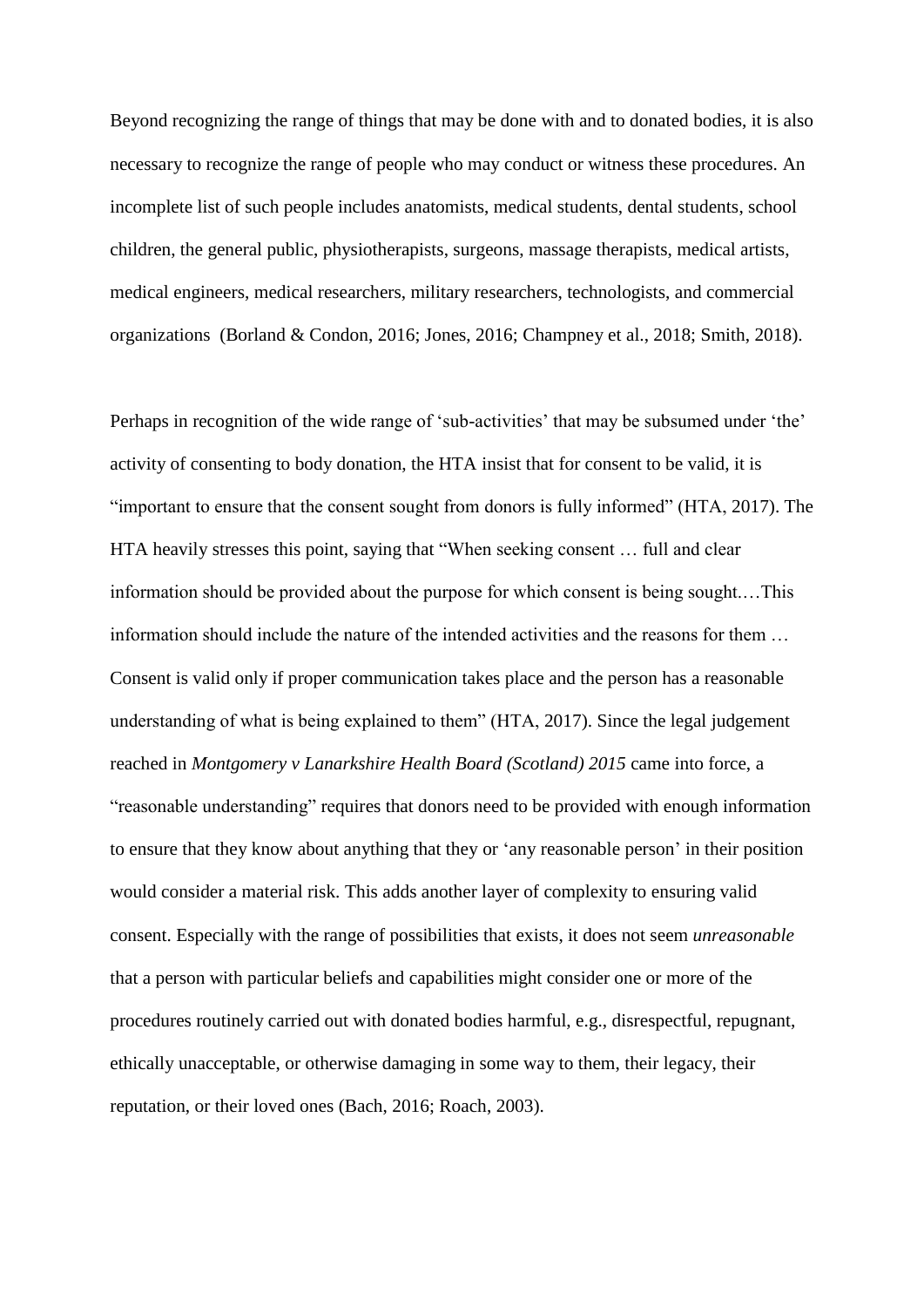All of the above contribute to what we have called the 'specification problem'. Given the range of possible procedures and events that may follow donation, the number of people who can be involved in them, and the spectrum of things that could be considered unacceptable by a particular donor or a 'reasonable person', it just does not seem possible, and still less practical, to try to inform prospective donors about everything that they need to know to be able to provide fully informed consent for body donation and *everything* that might *follow* it.

What we have called the temporality problem is distinct from but nevertheless also contributes to the specification problem. This problem arises because consent for donation is obtained long before donation occurs and longer still before donation-dependent procedures are completed. A donor could register at 18 years of age and die aged 108 and body parts from that donor could then be stored, displayed, and used for 100 years or more after their death, i.e., approximately two centuries after that person gave consent. Even if they were told about all the things that could possibly follow donation that were known about at the time of registration, societal and technological developments will inevitably have occurred in the period following this that enable things to be done with and to their donated bodies that they simply could not have been fully informed about with any specificity at the time that their consent was obtained (Jones, 2007; Cornwall, 2016; Cornwall et al., 2016; Márquez-Grant & Errickson, 2017; Champney et al., 2018; Gilbert et al., 2018).

A somewhat metaphysical but nevertheless important aspect of the temporality problem is the 'identity problem'. People's priorities and preferences can change across the life course and people often make decisions for the future on the basis of either what they want in the present or what they (sometimes incorrectly) imagine that they will want in the future. When a person completes an advance directive (e.g., a consent form) to state current wishes for the future,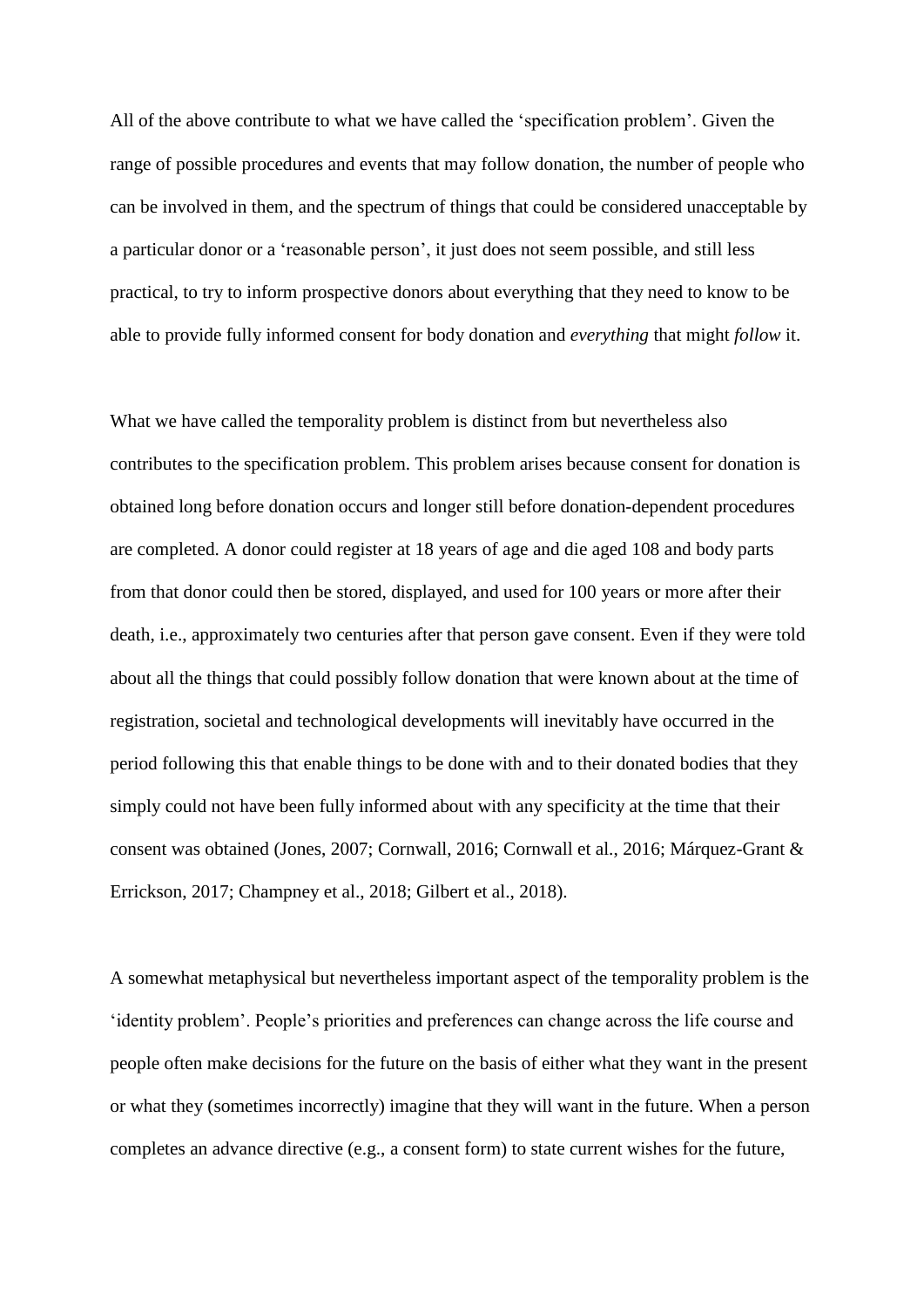they do so with some degree of ignorance about what the future will bring, both in terms of context (e.g., potentially changing practices) but also in terms of personhood (i.e., potential changes in preferences). Because people can be rather poor at accurately anticipating their own future preferences (Wilson & Gilbert, 2003), and because it is often not safe to assume that someone who neglects to opt out thereby also demonstrates continuing support for something (MacKay, 2015), this means that consent obtained in the past is not always a solid basis for assuming on-going consent and/or consent at some point in the future (Helgesson & Eriksson, 2011; Horn, 2014; Jongsma, & van de Vathorst, 2015; Custers, 2016; Stahl and Banja, 2018; Varelius, 2018).

In combination, the specification problem and temporality (including the identity) problem seem to seriously undermine any notion that people can be fully or even adequately informed to give valid consent to 'body donation' as that phrase is currently construed by the HTA, i.e., to encompass both the act of donation itself and all of the many possible procedures that may follow it. Especially since the *Montgomery* ruling, some fear that authorities will seek consent by providing prospective donors with much more information than they want or could possibly effectively process, e.g., detailed explanations of cost-to-benefit ratios for every possible procedure that might follow donation (Roberts and Indermaur, 2003; Devaney et al., 2018; cf. Berger et al., 2008). Providing prospective donors with an avalanche of often highly technical material is likely to undermine rather than enhance their ability to provide valid consent, let alone their ability to autonomously pursue subjectively important outcomes (Fennell & Jones, 1992; Gürses et al., 2018).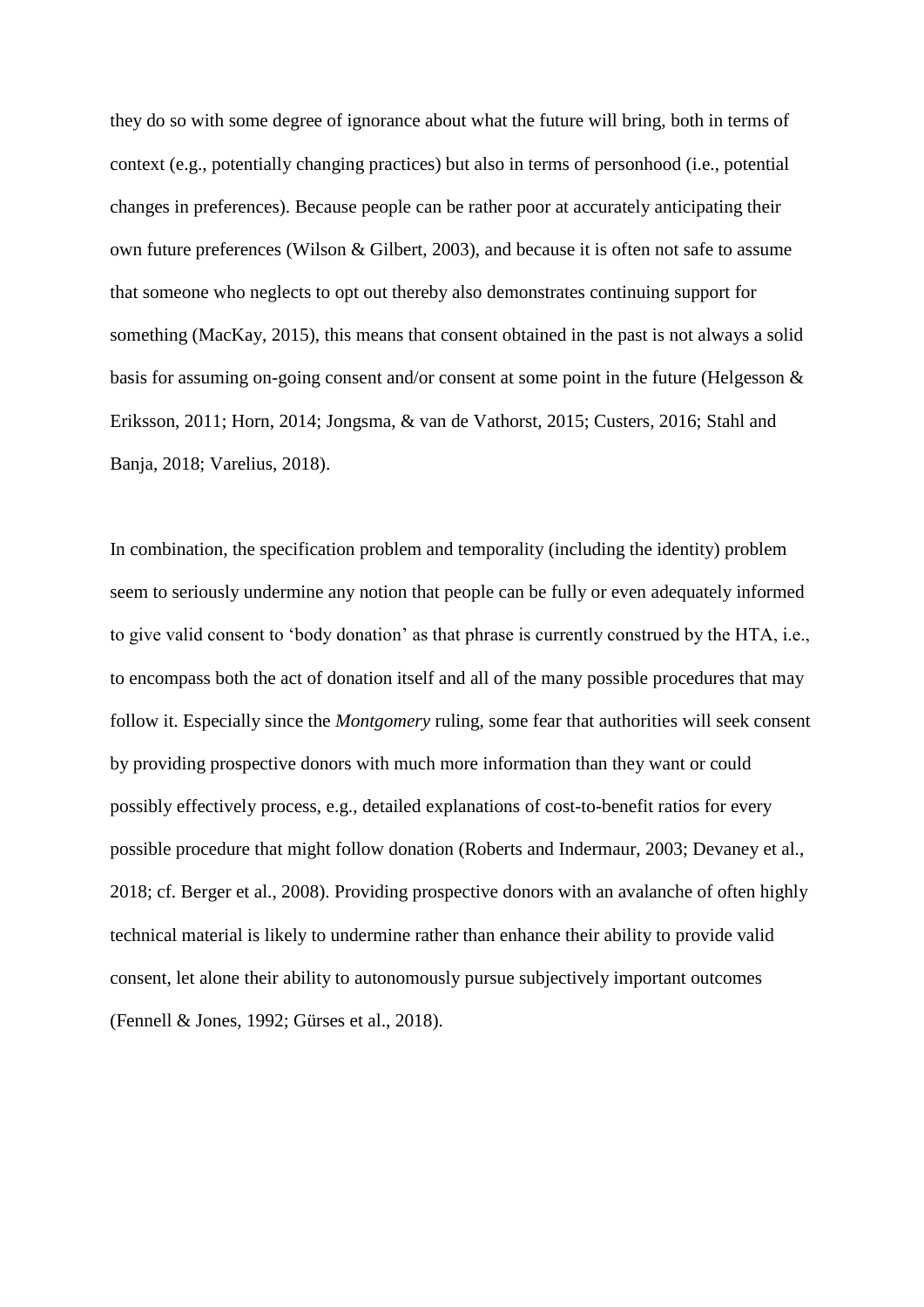#### ISSUE 3. IDENTIFYING AND SATISFYING DONORS' DESIRES

Given the challenges identified above, adequately informed consent might be best pursued by trying to find out what donors particularly want to achieve and to avoid when donating. It might then be possible to tailor procedures to maximally serve donors' interests and at the same time obtain valid consent in ways that acknowledge both the role relatives play and the inherent impossibility of informing donors in detail about everything that might take place after donation.

Empirical evidence suggests that donors are primarily concerned about helping society, their loved ones, or both, although these dominant altruistic desires are often accompanied by a plethora of more idiosyncratic concerns.

Despite the empirical literature being clear that many donors want to be 'generally' helpful or useful, it is often difficult to definitively determine precisely *who* they wish to help and specifically *how*. When prospective donors communicate such concerns, they tend to do so in rather vague, broad-brush ways. They say that they want to help mankind, society, the medical profession, or medical students and/or to make positive contributions to knowledge, science, medical research, or medical education and/or to 'avoid waste' (Fennell & Jones, 1992; Richardson & Hurwitz, 1995; Bolt et al., 2010; McClea & Stringer, 2010; Cornwall et al., 2012; da Rocha et al., 2017; Cornwall et al., 2018. See particularly the review included in Gürses et al., 2018). These are not obviously identical concerns. Wanting to play one's part in specific processes likely to "help medical students" (e.g., by providing a body for demonstration or practice of dissection) is not the same thing as being happy for one's body to be used in any way that might conceivably "further science" (e.g., testing weapons' effects).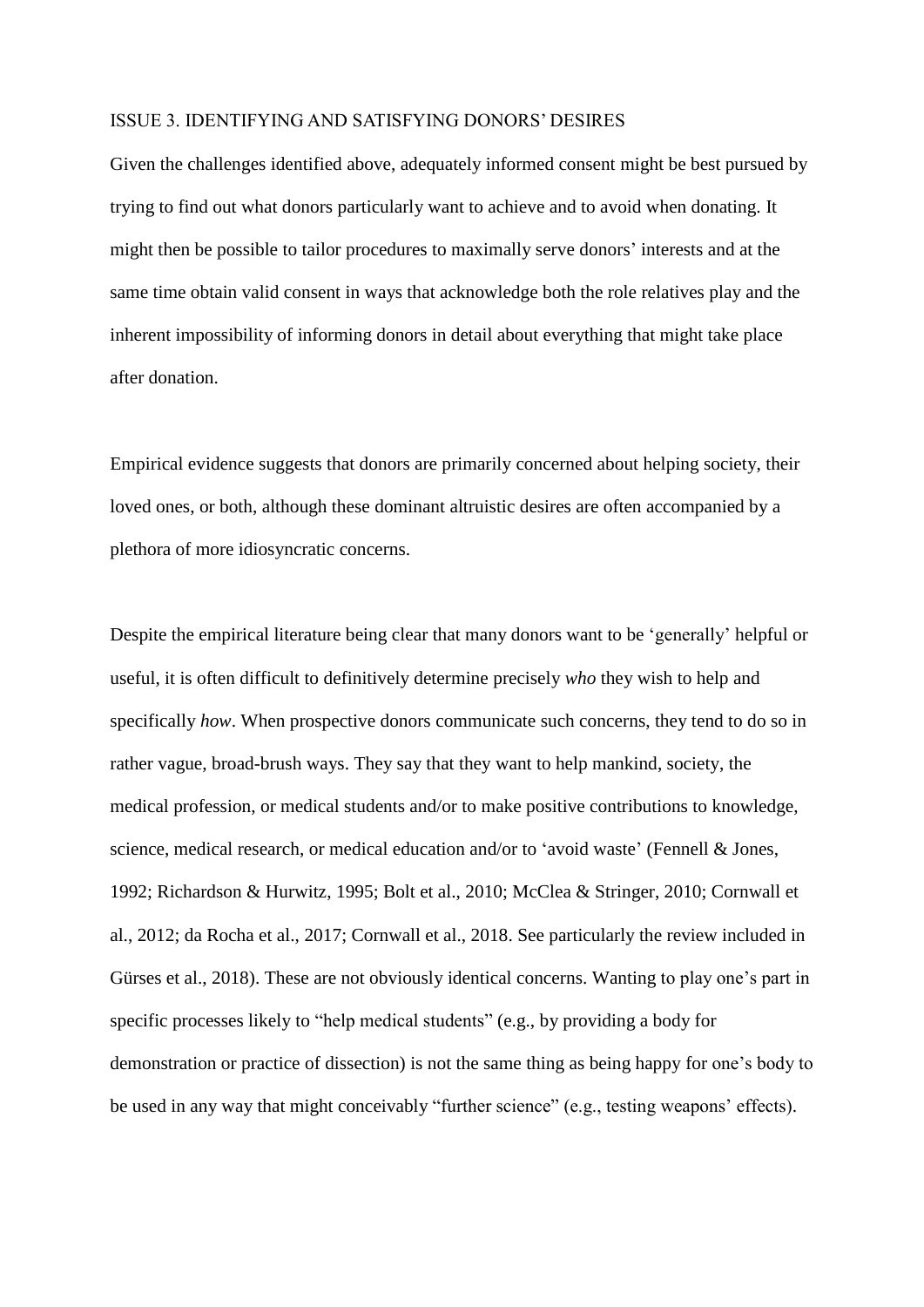Providing even valid consent for one thing does not provide any sort of consent for completely different things.

Beyond having an interest in being 'generally' useful in relatively vaguely specified ways, donors also or instead regularly report being motivated by much more specific desires to help their loved ones, i.e., their close friends, families, and communities. For example, registrants often express an interest in saving their relatives the financial or emotional costs of arranging funerals and attendant ceremonies (Bolt et al., 2010; Cornwall et al., 2018; Gürses et al., 2018). Consenting to procedures anticipated to ease relatives' burdens in particular ways is clearly not the same thing as consenting to practices that might in some way be considered "beneficial to society".

Further, although civic and familial altruism are the most common and perhaps the most motivating of concerns identified by body donors, prospective donors have also reported many additional or alternative concerns. When allowed to identify more than one reason for wanting to become body donors, McClea and Stringer's (2010) 140 registrants gave between them 209 main reasons for bequeathing their body. Among the most common of such concerns that could accompany or replace civic and/or familial altruism were desires to express moral or religious values; to express gratitude for medical help currently or previously received, personally or by a loved one; to donate 'on behalf' of loved others who wanted to but could not personally donate their own bodies; to act as role models for family members and others; to achieve or to be consistent with a perceived sense of meaning, purpose, life-narrative, or reputation; to not be a burden on society, for example when expecting to be survived by no close family members; and to avoid personally unwelcome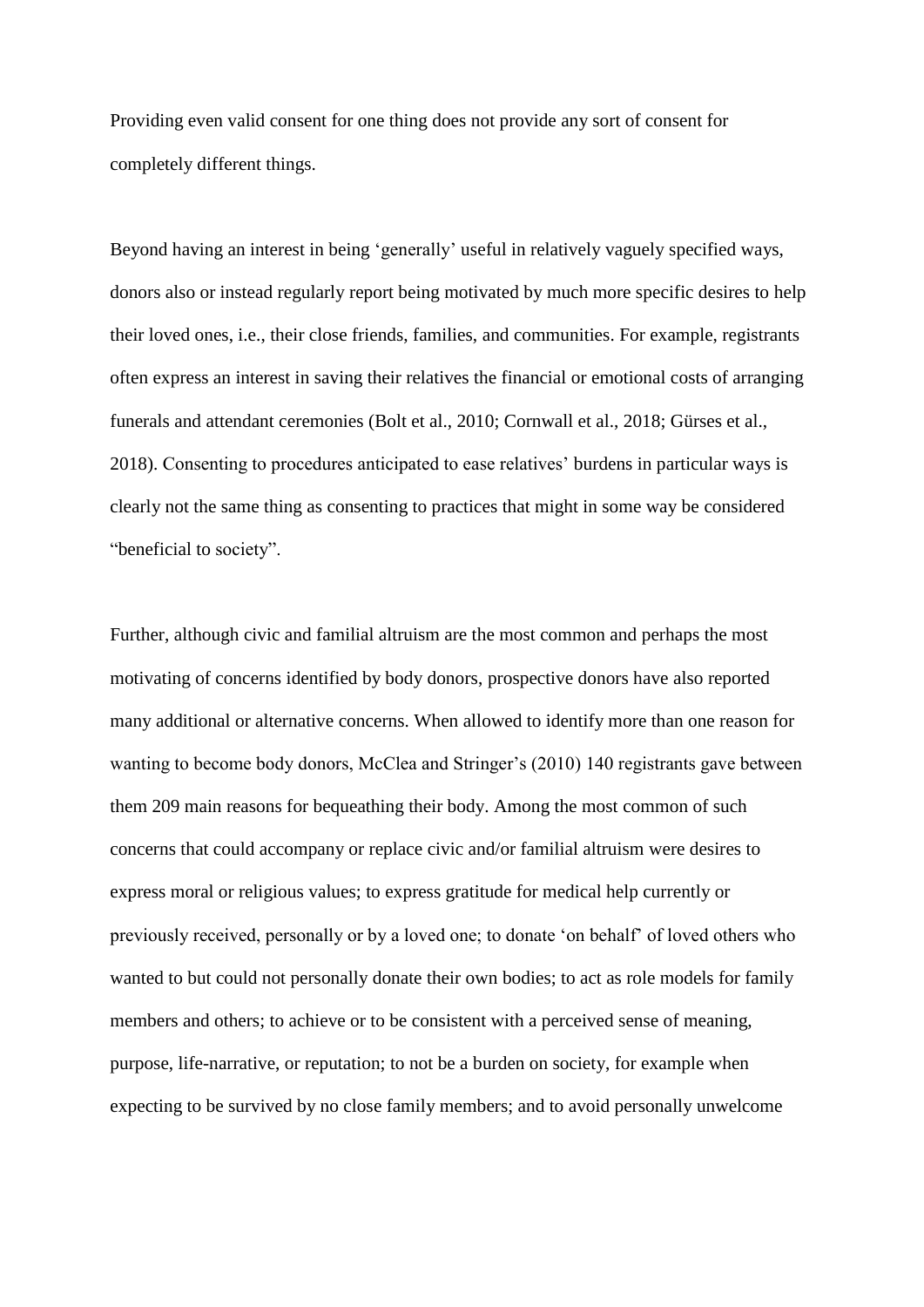funeral practices (Richardson & Hurwitz, 1995; Bolt et al., 2010; McClea & Stringer, 2010; Cornwall et al., 2012, 2018; Gürses et al., 2018).

Notwithstanding some clear commonalities and patterns in donors' stated concerns, it is important to realize that there is no one-to-one correspondence between a donor having a particular motive and them giving or withholding consent for body donation. A desire to make a positive contribution to society after one's death can motivate body donation but it can instead motivate organ donation, a process that in many cases precludes the possibility of body donation. Similarly, a desire to protect loved ones from distress can motivate people to become body donors so that their families are spared the sort of funeral that would otherwise cause them additional expense and misery (Bolt et al., 2010; Cornwall et al., 2018; Gürses et al., 2018). However, it can also prevent people from becoming body donors because they want to allow their families more time with their dead bodies or because they know that their loved ones do not like the idea of what will happen to their bodies post-donation (Şehirli̇ et al., 2004).

One reason that particular motives are neither necessary nor sufficient to ensure or to preclude people giving consent to become a body donor is that people have networks of multiple concerns that interact in complicated ways (Cornwall et al., 2018; Gürses et al., 2018; Olejaz & Hoeyer, 2016) and these may vary both across individuals (Bohl et al., 2013) and across time and circumstance (Flaskerud, 2017,b). People may have some concerns that push them towards donation and others that inhibit such donation. If people want to both 'help science' and 'avoid family distress', for example, whether or not they become donors may depend on which of these concerns proves to be the stronger, or it may depend on the influence yet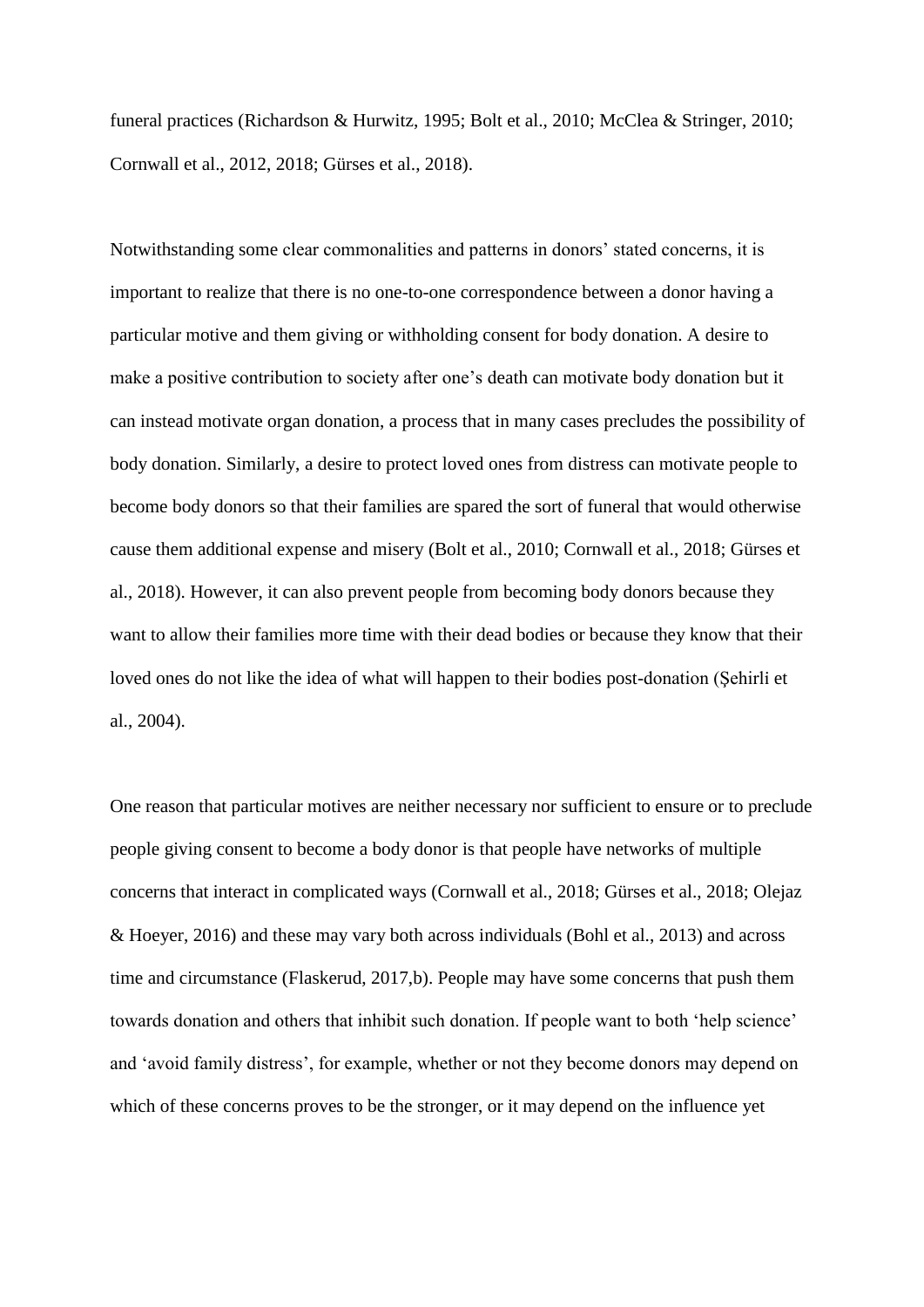further reasons pushing the balance one way or the other, e.g., relatives' attitudes towards donation.

In relation to this last point, it is important to note that donors' self-identified concerns can either align with or oppose what they perceive to be others' interests. In the examples above, donors typically wished to 'help medicine' and/or to 'protect their loved ones' (or similar) but there are also examples of donors rejecting or even opposing what they identify to be others' interests, including those of the medical profession (Joraleman, 1995) and those of families (Barbieri, 2018). Thus, with respect to anyone or anything else (e.g., 'medicine', 'science', 'society', 'family', etc.) donors can be altruistic, indifferent, or even antagonistic. That is, particular donors may or may not identify with the perceived interests of particular others and donors can instead or as well have relatively self-focused interests that either align with others' interests or do not, and all of these interests can interact to make it difficult to establish what any particular donor (or 'reasonable person') would want in any given scenario (e.g., with respect to any given procedure).

In summary, body donors have multiple and complex concerns and them giving consent for *particular* procedures that they expect to follow donation cannot be considered to provide valid consent for *all* procedures that may follow donation.

#### POSSIBLE SOLUTIONS

There are three mutually compatible changes to the current system that seem to offer promise for improving the validity of donor consent while also reaping other benefits such as optimizing donors' and relatives' autonomy, reassuring anatomists and others that their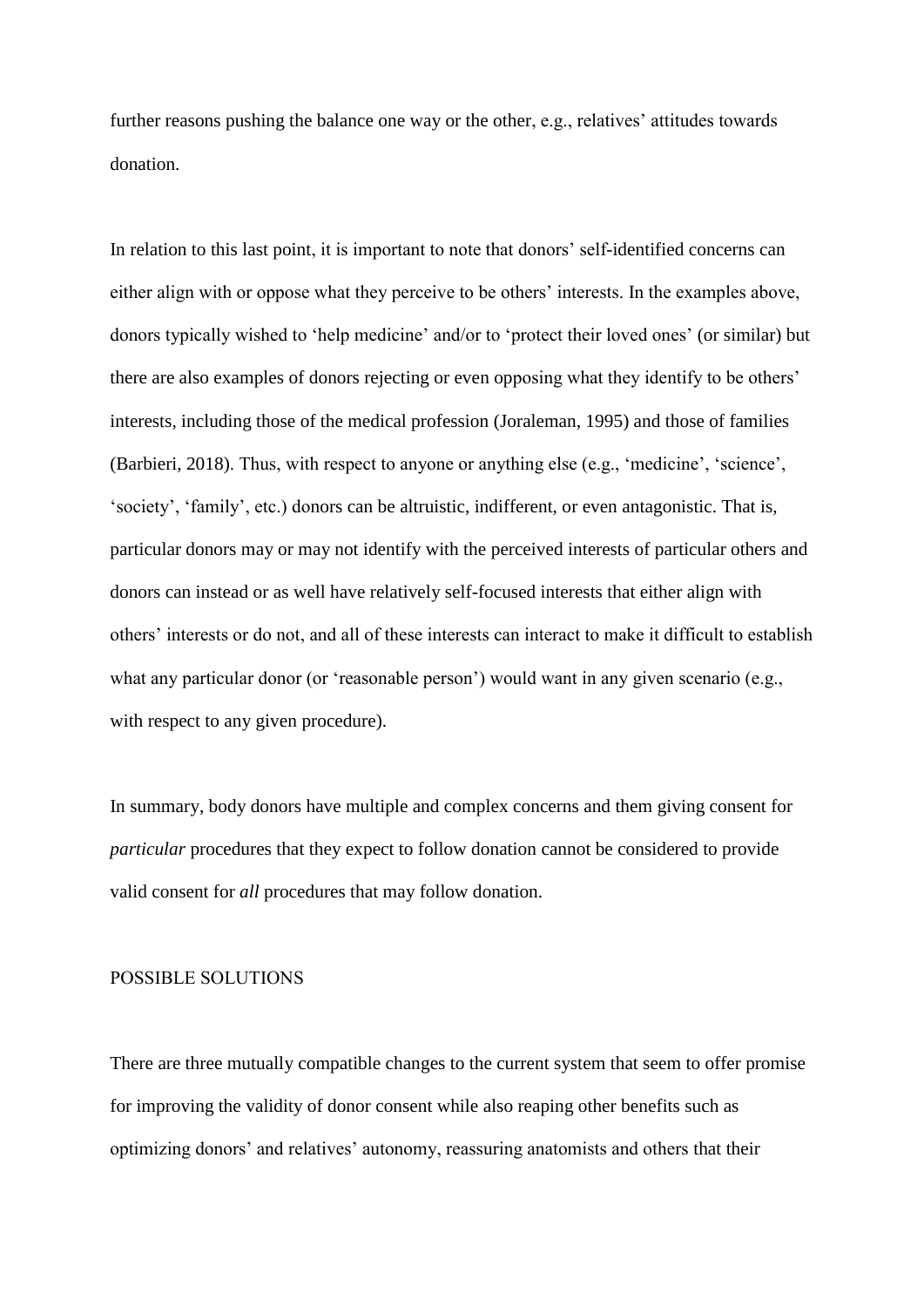procedures are ethically appropriate and in line with donors' wishes, ensuring that maximum numbers of potential donors become actual donors, etc. These are requiring donors to have relatives explicitly witness their consent forms, layering the information that is given and made available to donors and their relatives, and having a number of consent options including giving or withholding general and proxy consent.

Requiring donors to have their closest relatives explicitly witness their donation form is a simple change from current procedures that seems likely to have enormous ethical and practical benefits. This would ensure that donors have the opportunity and the responsibility to discuss their wishes and concerns with relatives, in turn ensuring both that donors are helped and supported to explore morally and familially important issues thoroughly and that relatives are given an opportunity to express any concerns that they may have. The former should improve the quality of first-person consent and the latter should show appropriate respect for relatives' needs, prevent them from being shocked by learning for the first time about their loved ones' donation wishes at about the same time as those loved one's die, and optimize the number of donated bodies that are actually received by LTA-authorized organizations.

Layering information given and made available to donors and their relatives involves initial provision of only the most essential information in the most general terms, plus instructions on how to easily access further, more detailed information. Bunnik et al. (2013) recommend something similar in their "tiered-layered-staged model for informed consent" in personal genome testing. Where appropriate, this could be combined with provisions for donors and their relatives to ask questions and discuss issues, face-to-face or online, with perhaps a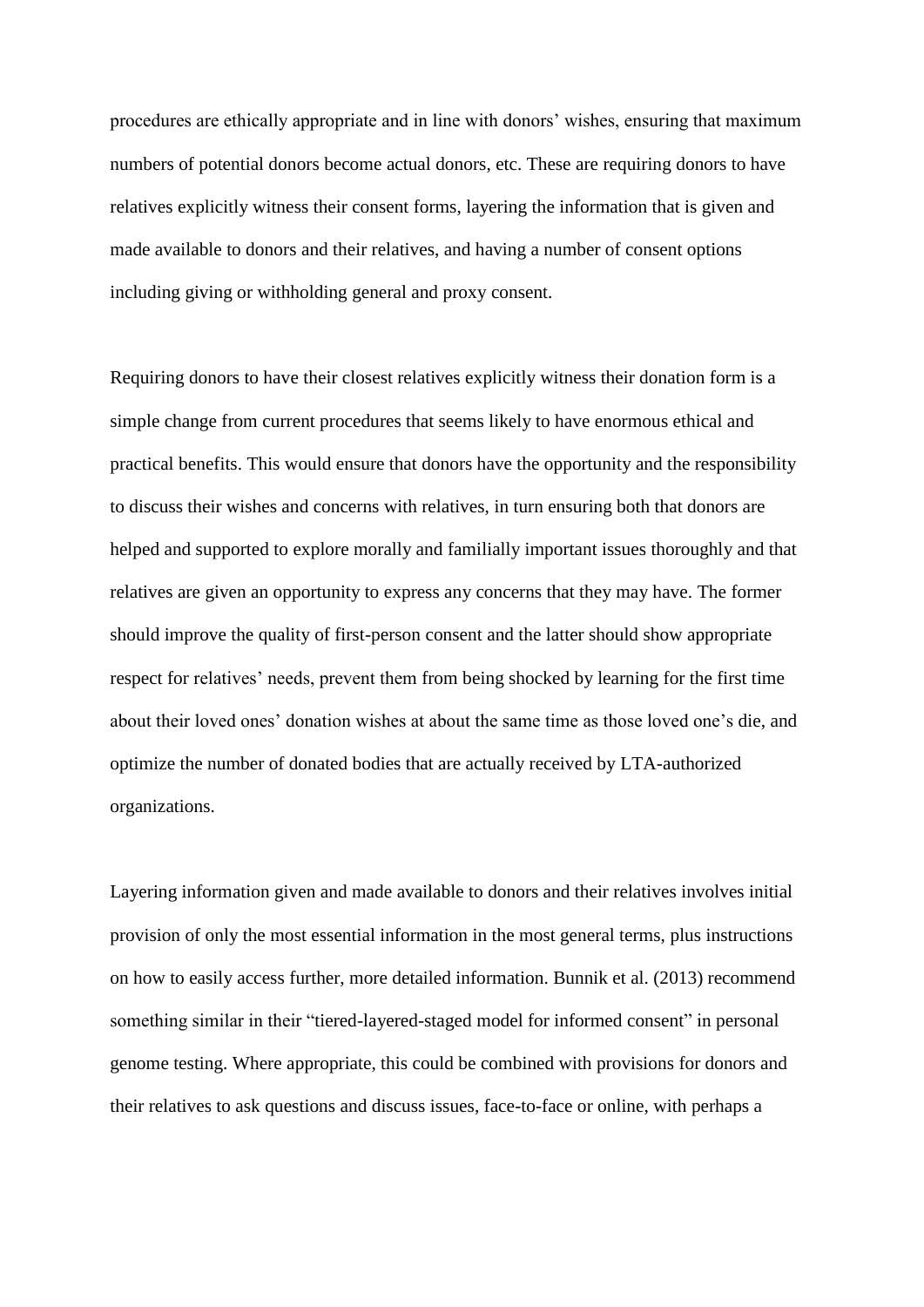variety of other people, e.g., medical experts, other donors, relatives of past donors, etc. (cf. Kaye et al., 2013).

Paralleling layered information provision is the possibility of layering consent. Having been provided with basic, essential information, donors could be invited to give "general" consent for anything and everything legal that might follow donation. However, information could also be provided in a way that gave donors an opportunity to learn more and then give explicit consent for and/or explicitly prohibit particular procedures or possibilities, e.g., ones developed after they gave consent or after they died. Additionally or alternatively, donors might be given options to explicitly declare values and concerns particularly important to them, such as "furthering medical knowledge", "assisting medical education", "acting in accordance with my religious beliefs", or similar. This would allow specific donors' specific wishes to be taken into account when deciding after their deaths if their consent could be justifiably assumed for particular procedures that perhaps were not even imaginable at the time they gave consent. In line with this, donors could be asked if they wanted or were willing to explicitly accept or nominate someone to make selected decisions 'in their interests' and 'on their behalf' after their own deaths. This could be a specific person, such as a relative or a medical school's Designated Individual, but it could instead be a group of people analogous to an ethics committee (Coggon et al., 2008; Farsides, 2012; Boyd, 2015; Sulmasy & Sulmasy, 2015; Gürses et al., 2018). These stewards would then try to make optimal decisions taking all relevant factors into consideration, including protecting the best interests of the deceased in light of all the information at their disposal. One advantage of consensus rather than individual proxy decisions is that the former may help avoid decisions being too heavily weighted by particular points of view, e.g., that of donors who registered their consent long in the past, relatives with strong but perhaps excessively self-serving views, or experienced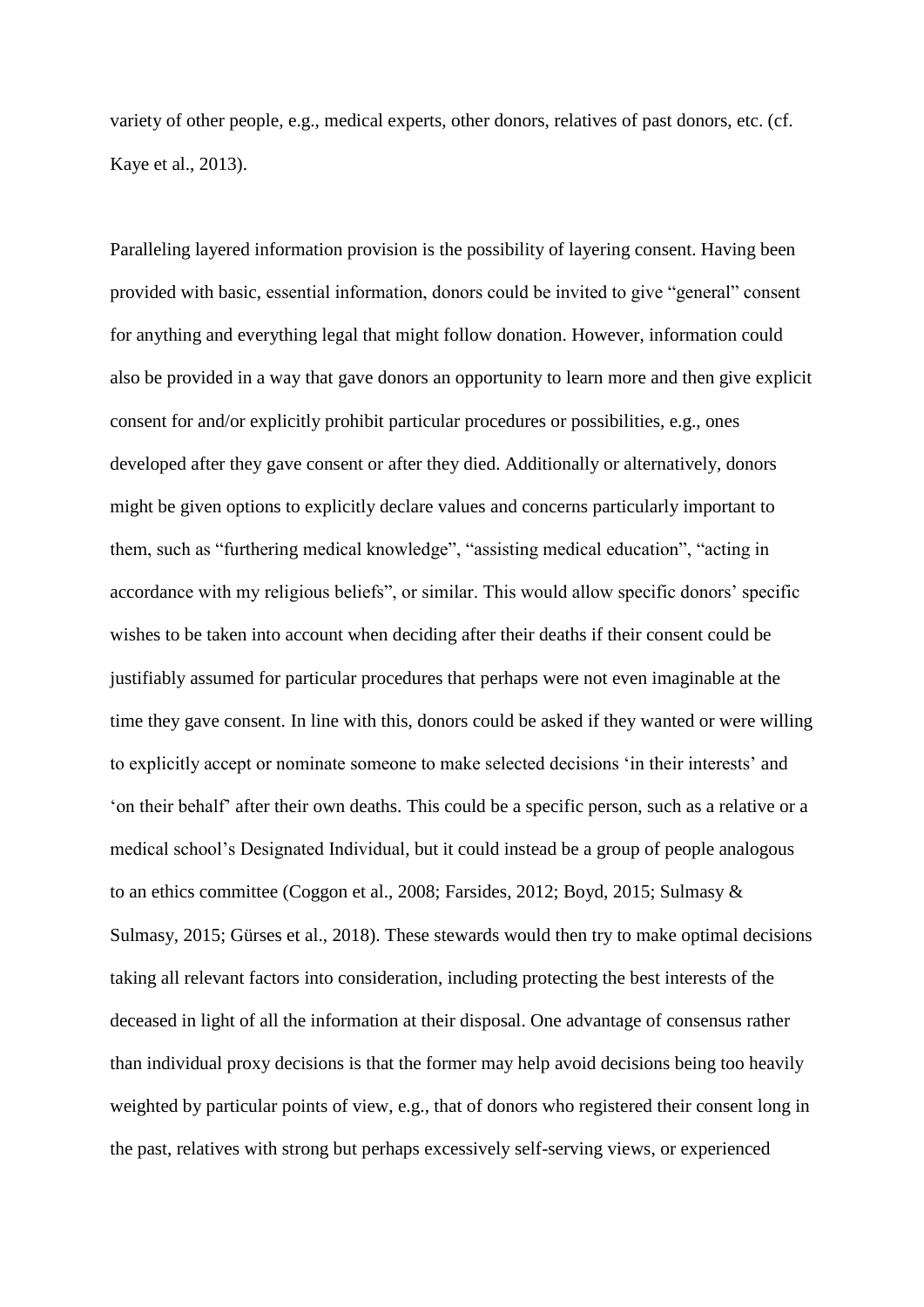anatomists whose training and practice have altered the ways that they think about bodies and what it is appropriate to do to them; Segal, 1988; O'Neill, 1988; Joralemon, 1995; Delaney et al., 1996; Sanner, 1997; Moreton, 1999; Corrigan, 2003; Şehirli̇ et al., 2004; O'Neill, 2013; Boyd, 2015; Winkelmann, 2016; Hall & van Niekerk, 2017; Olejaz, 2017; Shaw, 2017; Champney et al., 2018; Cooper, 2018).

#### DISCUSSION

A review of both the ethical literature concerning valid consent and UK recommendations about required and best practices when obtaining consent for body donation resulted in identification of three serious issues. First, body donors' relatives are integral to and likely greatly affected by the process of body donation but play no required role in the process of establishing consent. This means that relatives are at least sometimes likely to be placed in distressing situations and react in ways detrimental both to the implementation of donors' wishes and to an optimal supply of donated bodies. Second, consent is currently established using processes that are very unlikely to ensure that donors are fully or perhaps even adequately informed about the range of things that they are in practice giving consent to happen in the period during which medical school officials are responsible for what happens to their bodies and body parts. Third, the same processes of establishing consent (i.e., donors' *permissions*) do little or nothing to establish donors' preferences (i.e., their *concerns*). This severely restricts the possibility of establishing whether particular donors provided valid consent for (or indeed may have been enthusiastically in favor of) particular procedures that donors may not have realised were possibilities, e.g., because they were developed only after the donors died.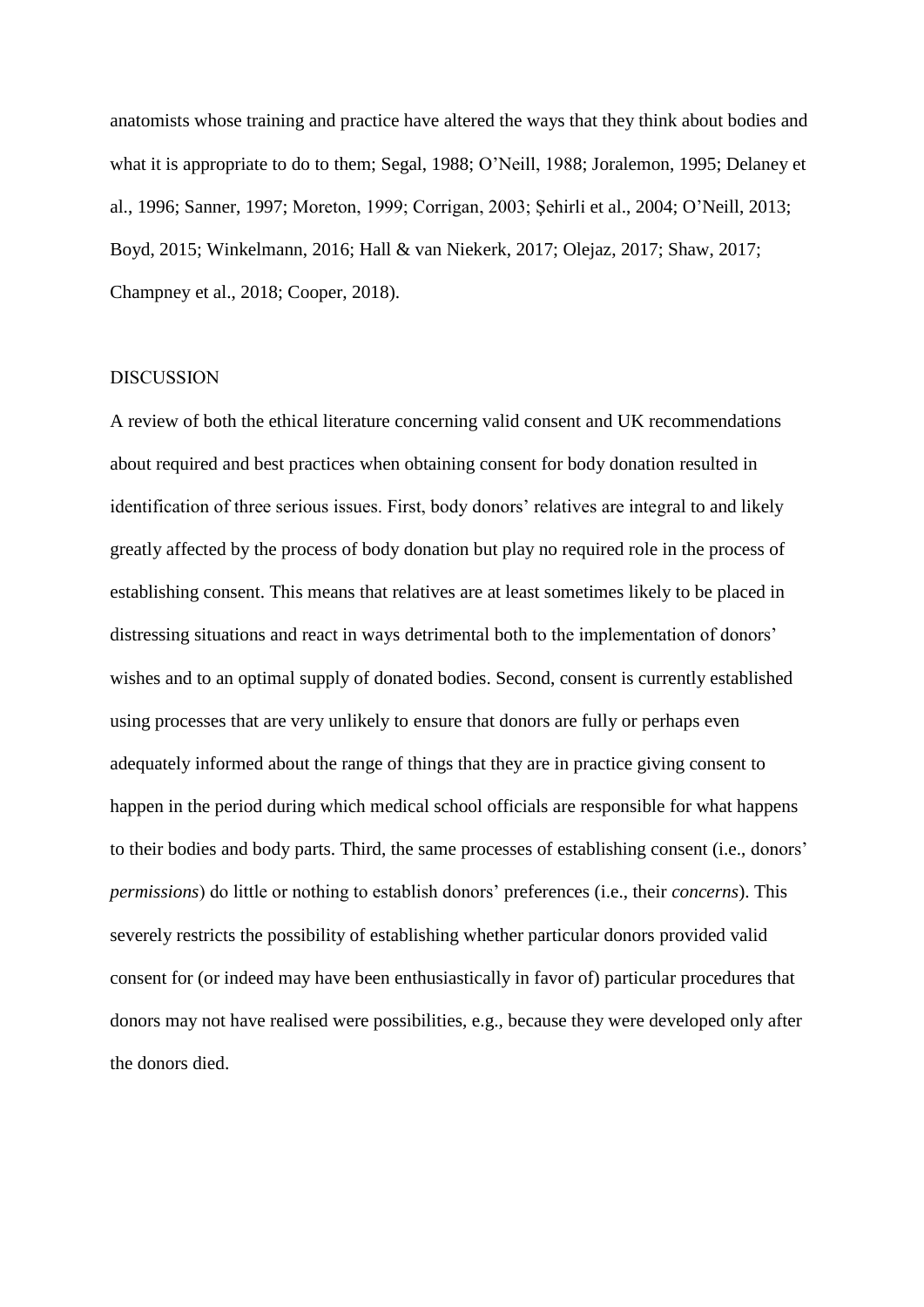The review also suggests that several relatively small changes could be made to procedures for obtaining consent that seem likely to have several relatively large positive effects. Such changes would be to include relatives in the process of establishing donor consent (and possibly obtain relatives' consent at the same time); to provide prospective donors with essential information in 'digestible' ways while also making it easy for them to obtain more detailed information if they chose to do so; and to enable donors to both opt-in and opt-out of particular practices as well as to designate authorities to make further decisions 'on their behalf' after the donors' own deaths. Each of these small changes seems likely to considerably improve the validity of donors' consent as well as promote other ethical and practical benefits, not least enhancing donors' autonomy and increasing the number of bodies that are actually donated. For all these reasons, we recommend that the following provisional recommendations are given serious consideration by everyone who is interested in optimizing the validity of donor consent.

## RECOMMENDATIONS

- 1. Donors should have their closest relative formally witness their consent forms.
- 2. Information provided to donors and relatives should be layered. Initial provision should include only essential, general information plus simple and clear instructions on how to easily get more.
- 3. Donors should be able to explicitly give or withhold consent for a variety of options, from general consent to all procedures thought suitable by an anatomist to specific consent for particular procedures and/or to delegate or accept particular proxy decision makers.
- 4. As much as possible should be established about what donors want to achieve from their donation and about what they specifically want to avoid. This may be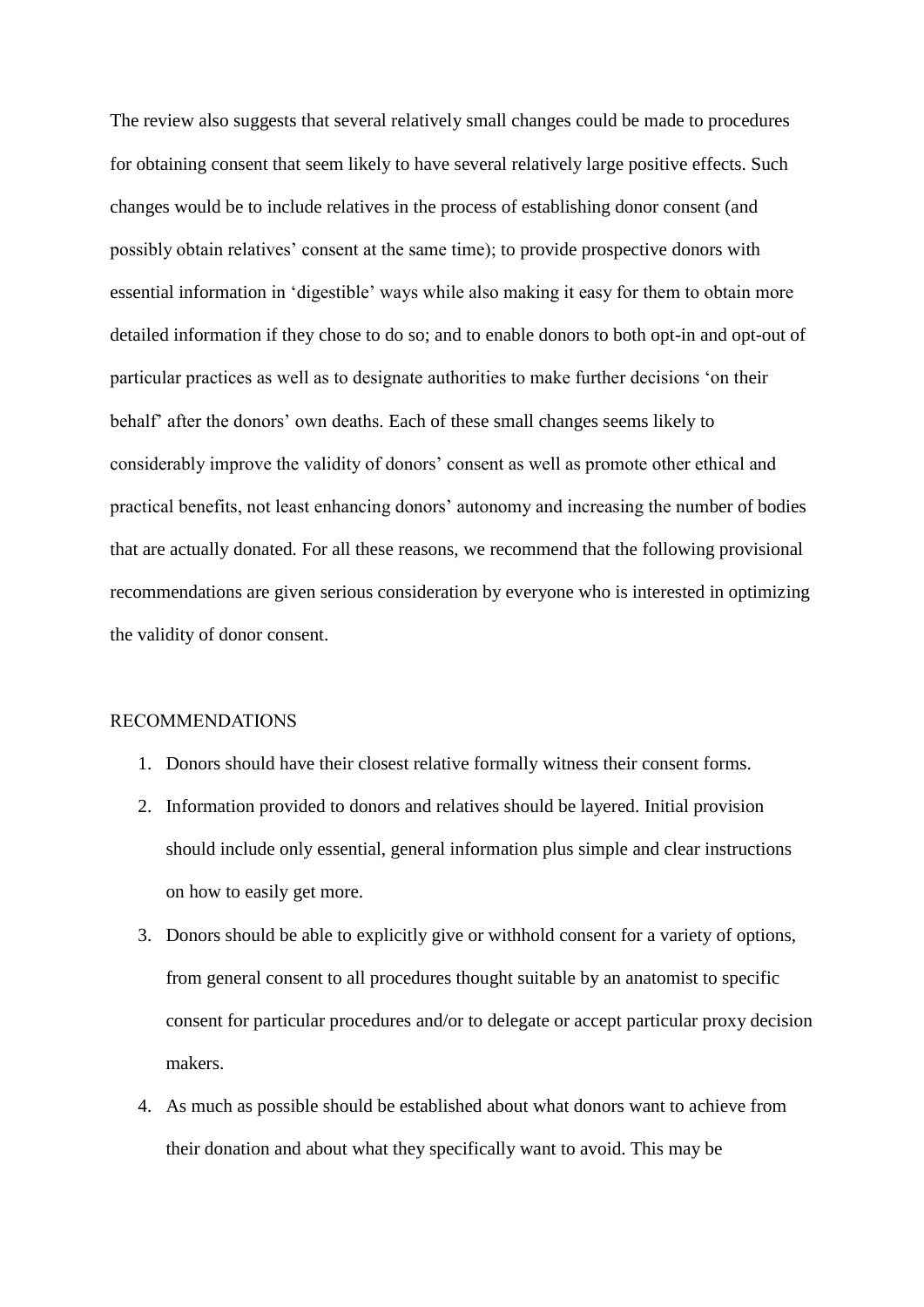accomplished via a combination of research into particular populations' preferences and by individualized declarations made by particular donors.

5. When the consent explicitly given by donors cannot safely be assumed for specific procedures, people deciding whether consent may nevertheless be safely assumed should take into account all information at their disposal, including donors' specified wishes and fears, where available.

# ACKNOWLEDGEMENTS

The authors wish to thank Ms. Kim Claridge at the London Anatomy Office (LAO) for checking the factual accuracy of material related to the LAO.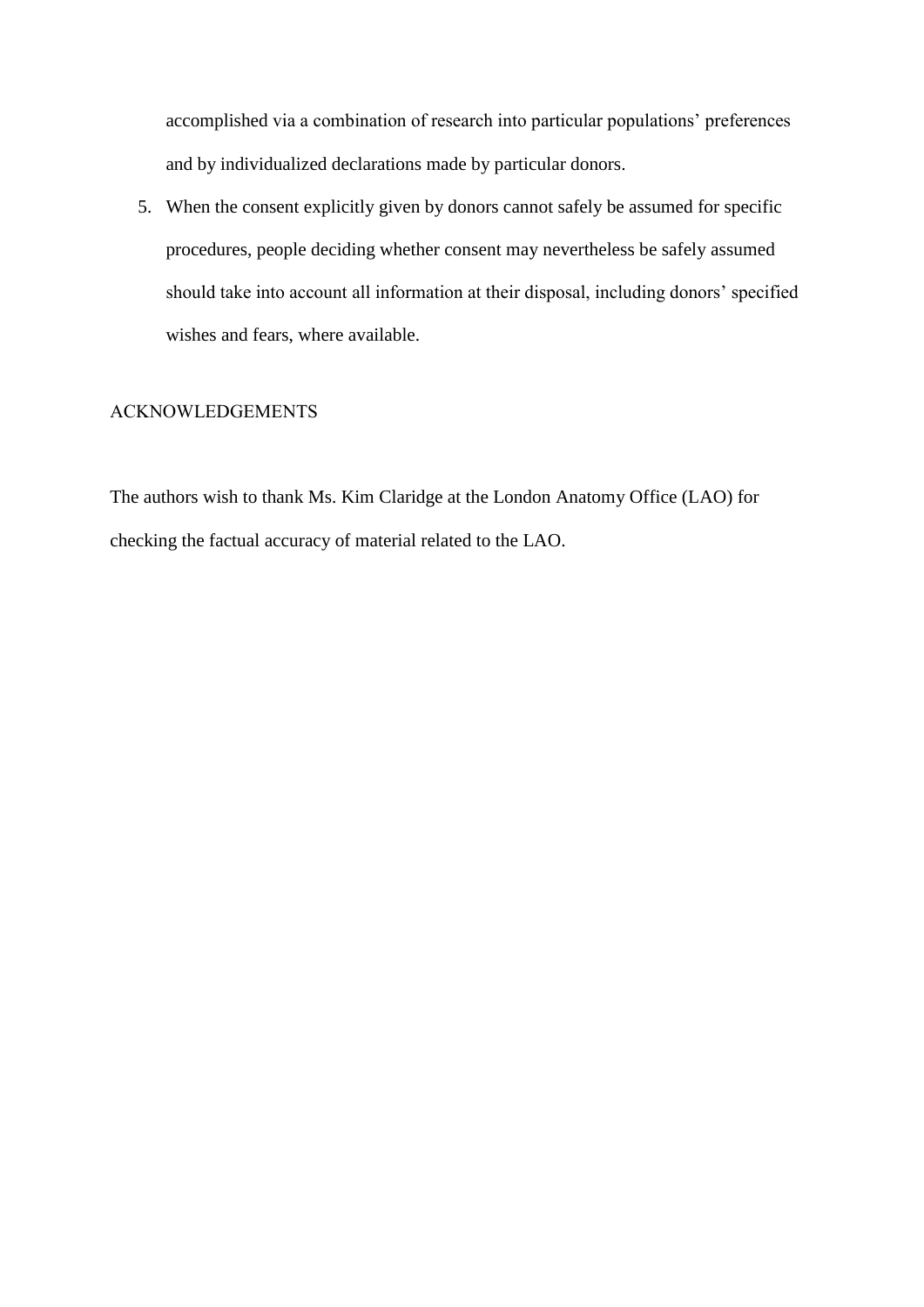#### REFERENCES

ANATOMY ACT (1984) The National Archives, London UK URL: https://www.legislation.gov.uk/ukpga/1984/14/contents [accessed 2 March 2019].

BACH MC (2016) Still human: A call for increased focus on ethical standards in cadaver research. *HEC Forum*, 28: 355-367.

BARBIERI A (2018) Our mother wants to donate her body and we don't want her to. The Guardian, London UK URL:https://www.theguardian.com/lifeandstyle/2018/oct/12/motherwants-to-donate-body-we-dont-want-her-to [accessed 12 October 2018].

BERGER O, GRØNBERG BH, SAND K, KAASA S, LOGE JH (2008) The length of consent documents in oncological trials is doubled in twenty years. *Ann Onc*, 20: 379-385.

BOHL M, HOLMAN A, MUELLER DA, GRUPPEN LD, HILDEBRANDT S (2013) The willed body donor interview project: Medical student and donor expectations. *Anat Sci Educ,* 6:90-100.

BOLT S, VENBRUX E, EISINGA R, KUKS JB, VEENING JG, GERRITS PO (2010) Motivation for body donation to science: More than an altruistic act. *Ann Anat*,192:70-74.

BORLAND C, CONDON B (2016) Circles of Focus [Show/Exhibition]. Glasgow, UK. URL: http://www.cca-glasgow.com/archive/christine-borland--brody-condon--circles-of-focus [accessed 25 February 2019].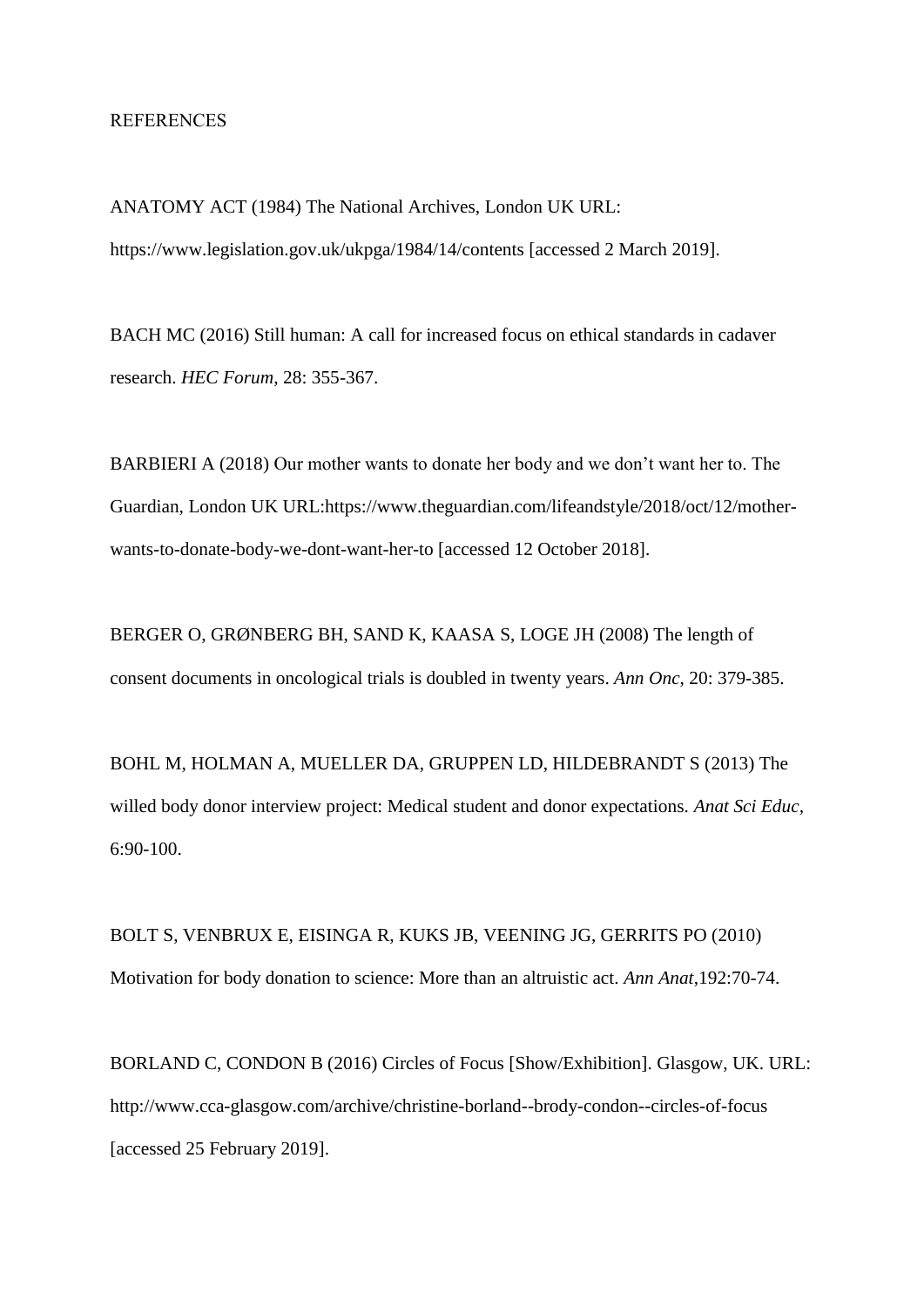BOYD K (2015) The impossibility of informed consent? *J Med Ethics*, 4:44-47.

BUNNIK EM, JANSSENS ACJ, SCHERMER MH (2013) A tiered-layered-staged model for informed consent in personal genome testing. *Eur J Hum Gen*, 21:596.

CHAMPNEY TH, HILDEBRANDT S, GARETH JONES D, WINKELMANN A (2018) BODIES R US: Ethical views on the commercialization of the dead in medical education and research. *Anat Sci Educ*. Early View<https://doi.org/10.1002/ase.1809>

COGGON J, BRAZIER M, MURPHY P, PRICE D, QUIGLEY M (2008) Best interests and potential organ donors. *BMJ*, 336:1346-1347.

COOPER J (2018) Organs and organisations: Situating ethics in organ donation after circulatory death in the UK. *Soc Sci Med*, 209:104-110.

CORNWALL J (2016) The ethics of 3D printing copies of bodies donated for medical education and research: What is there to worry about? *Australas Med J,* 9:8-11.

CORNWALL J, CALLAHAN D, WEE R (2016) Ethical issues surrounding the use of images from donated cadavers in the anatomical sciences. *Clin Anat,* 29:30-36.

CORNWALL J, PERRY GF, LOUW G, STRINGER MD (2012) Who donates their body to science? An international, multicenter, prospective study. *Anat Sci Educ,* 5:208-216.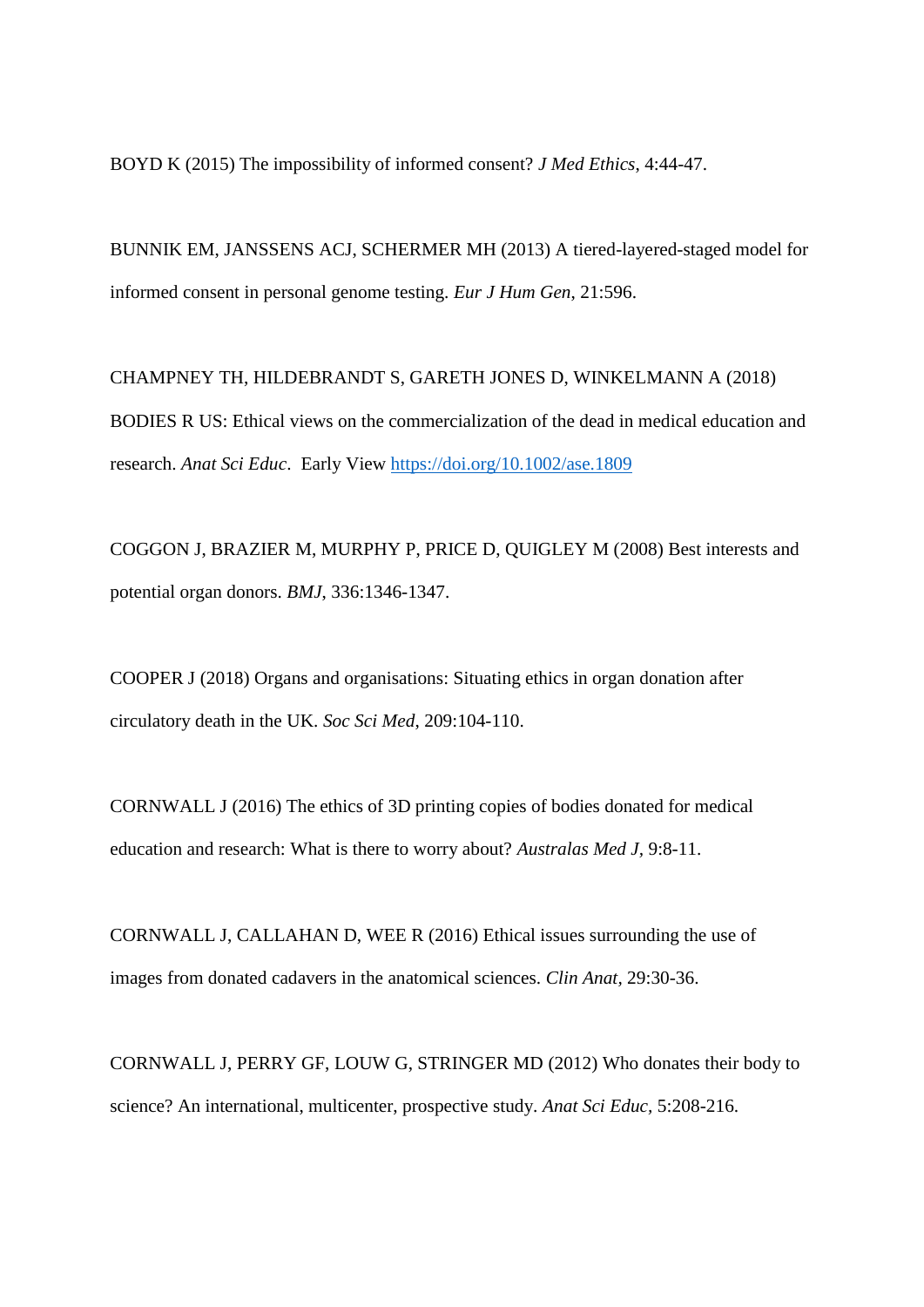CORNWALL J, POPPELWELL Z, MCMANUS R (2018) "Why did you really do it?" A mixed-method analysis of the factors underpinning motivations to register as a body donor. *Anat Sci Educ*, 11:623-631

CORRIGAN O (2003) Empty ethics: The problem with informed consent. *Sociol Health Illn,* 25:768-792.

CUSTERS B (2016) Click here to consent forever: Expiry dates for informed consent. *Big Data Soc,* 3(1). [https://doi.org/10.1177/2053951715624935](https://doi.org/10.1177%2F2053951715624935)

DA ROCHA AO, DE CAMPOS D, FARINA MA, PACINI GS, GIROTTO MC., HILBIG A (2017) Using body donor demographics to assist the implementation of donation programs in Brazil. *Anat Sci Educ*, 10:475-486.

DELANEY L, MONTH S, SAVULESCU J, BROWETT P, PALMER S (1996) Altruism by proxy: Volunteering children for bone marrow donation. *BMJ,* 312:240-243.

DEVANEY S, PURSHOU, C, CAVE E, HEYWOOD R, MIOL, J, REINACH N (2018) The far-reaching implications of Montgomery for risk disclosure in practice. *J Patient Saf Risk Manag*, Early View<https://doi.org/10.1177/2516043518811501>

FARSIDES B (2012) Respecting wishes and avoiding conflict: Understanding the ethical basis for organ donation and retrieval. *Br J Anaesth,* 108:i73-i79.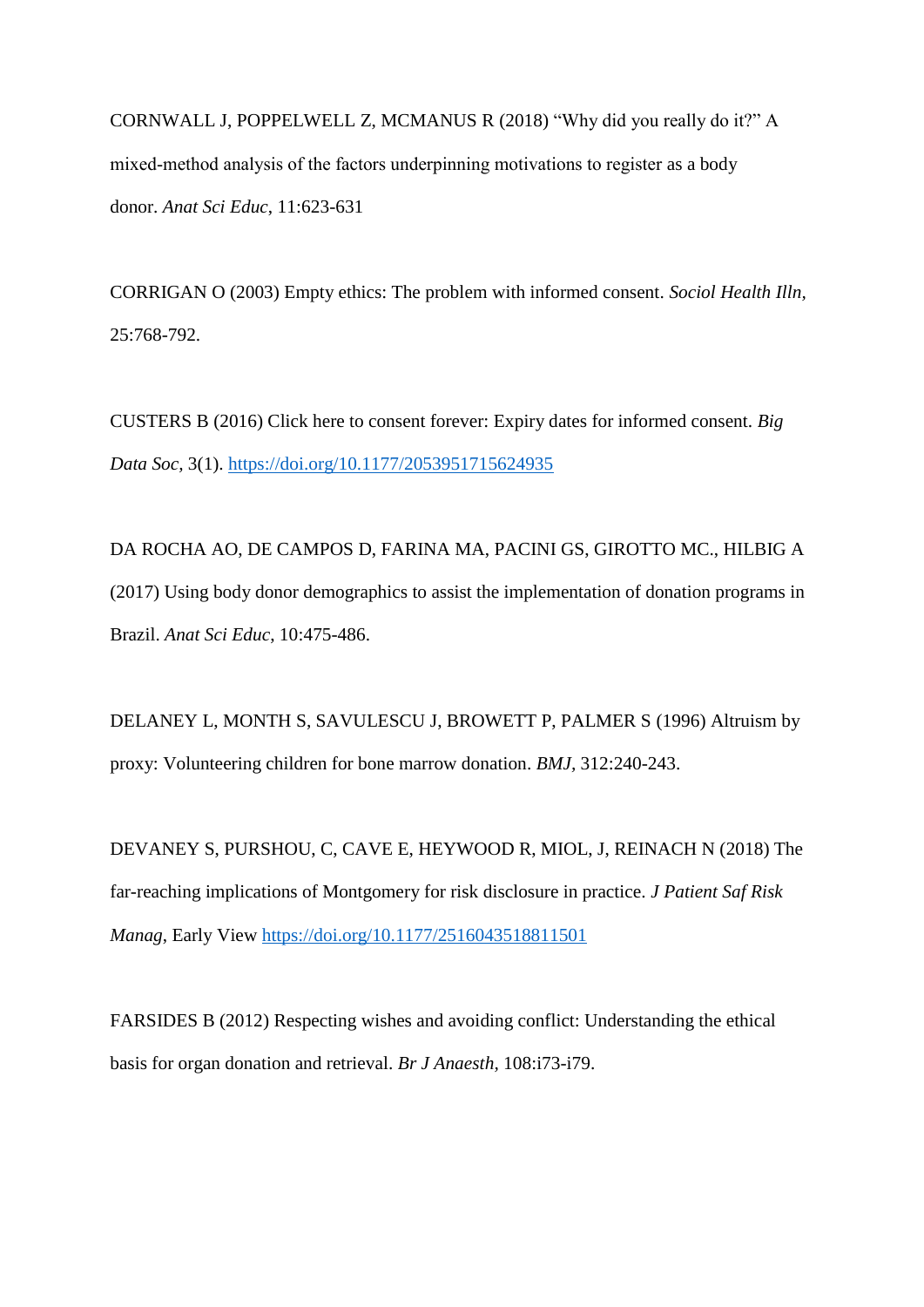FENNELL S, JONES DG (1992) The bequest of human bodies for dissection: A case study in the Otago Medical School. *N Z Med J*, 105:472-474.

FLASKERUD JH (2017a) Individual and dynamic: Western views of a good death. *Issues Ment Health Nurs*, 38:865-868.

FLASKERUD JH (2017b) Non-Western perspectives of a good death. *Issues Ment Health Nurs*, 38:763-766.

GILBERT F, O'CONNELL CD, MLADENOVSKA T, DODDS S (2018) Print me an organ? Ethical and regulatory issues emerging from 3D bioprinting in medicine. *Sci Eng Ethics,* 24:73-91.

GRADY C (2015) Enduring and emerging challenges of informed consent. *N Engl J Med*, *372*: 855-862.

GÜRSES İA, ERTAŞ A, GÜRTEKIN B, COŞKUN O, ÜZEL M, GAYRETLI Ö, DEMIRCI MS (2018) Profile and motivations of registered whole-body donors in Turkey: Istanbul University experience. *Anat Sci Educ*, Early View <https://doi.org/10.1002/ase.1849>

HALL DR, VAN NIEKERK AA (2017) Reconsidering counselling and consent. *Dev World Bioeth*, 17:4-10.

HELGESSON G, ERIKSSON S (2011) Does informed consent have an expiry date? A critical reappraisal of informed consent as a process. *Camb Q Healthc Ethics,* 20:85-92.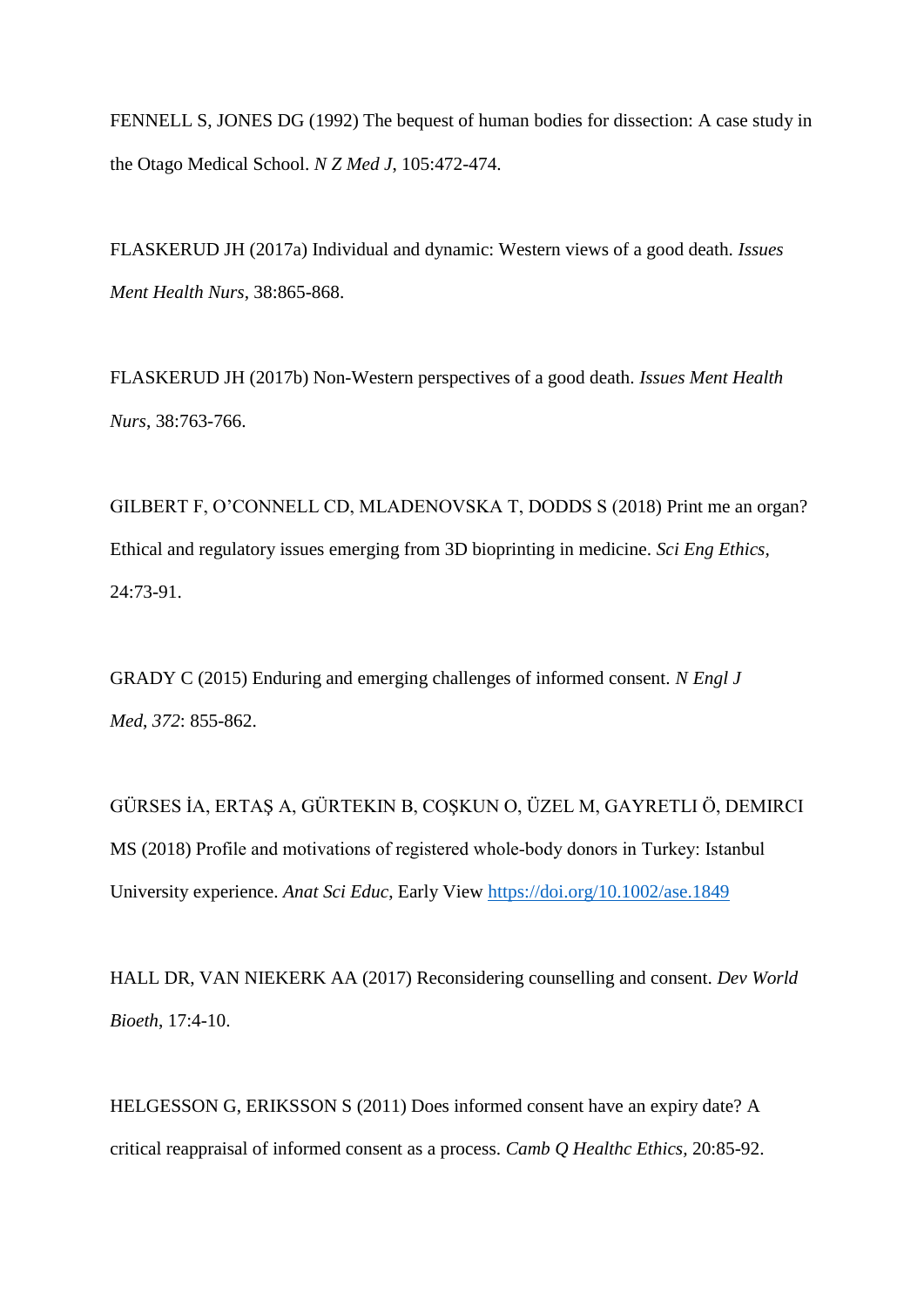HEYLINGS DJ (2002) Anatomy 1999-2000: The curriculum, who teaches it and how? *Med Educ*, 36:702–710.

HORN R (2014) "I don't need my patients' opinion to withdraw treatment": Patient preferences at the end-of-life and physician attitudes towards advance directives in England and France. *Med Health Carre Philos,* 17:425-435.

HTA (2019) Donating your body. Human Tissue Authority, London, UK. URL: <https://www.hta.gov.uk/donating-your-body> [accessed 24 May 2019]

HTA (2018). London Anatomy Office - Medical school. Human Tissue Authority. <https://www.hta.gov.uk/medical-schools/london-anatomy-office> [accessed 24 May 2019]

HTA (2017) Code A: Guiding principles and fundamental principle of consent: Code of practice. Human Tissue Authority, London, UK. URL: [https://www.hta.gov.uk/hta-codes](https://www.hta.gov.uk/hta-codes-practice-and-standards-0)[practice-and-standards-0](https://www.hta.gov.uk/hta-codes-practice-and-standards-0) [accessed 24 May 2019]

HUMAN TISSUE ACT (2004) The National Archives, London, UK. URL: https://www.legislation.gov.uk/ukpga/2004/30/contents [accessed 2 March 2019].

JONES DG (2016) Searching for good practice recommendations on body donation across diverse cultures. *Clin Anat,* 29:55-59.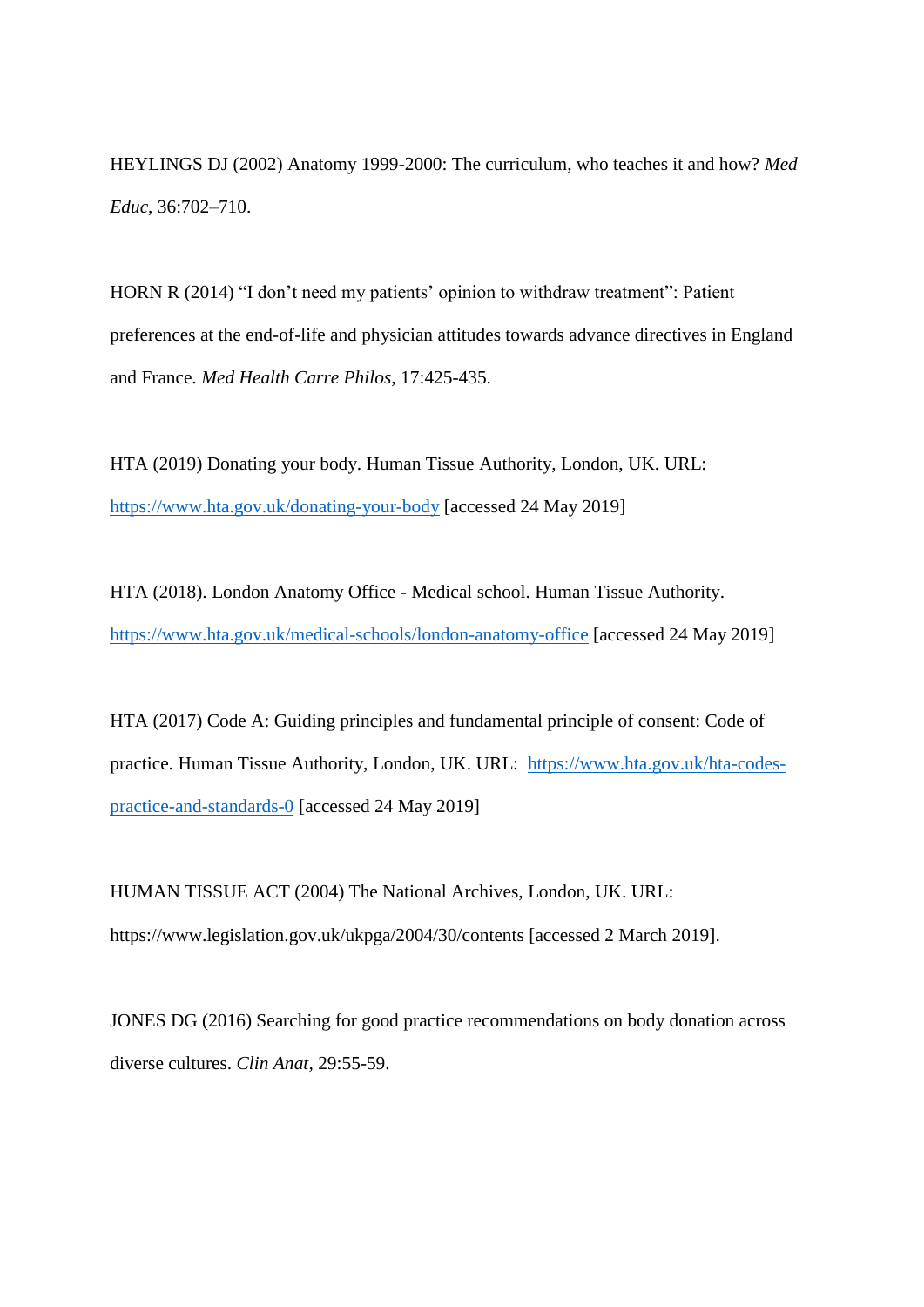JONES DG (2007) Anatomical investigations and their ethical dilemmas. *Clin Anat,* 20:338- 343.

JONGSMA KR, VAN DE VATHORST S (2015) Dementia research and advance consent: It is not about critical interests. *J Med Ethics*, 41:708-709.

JORALEMON D (1995) Organ wars: The battle for body parts. *Med Anthropol Q,* 9:335-356.

KAYE J, WHITLEY EA, LUND D, MORRISON M. TEARE H, MELHAM K (2015) Dynamic consent: a patient interface for twenty-first century research networks. *Eur J Hum Gen*, 23:141.

MACKAY D (2015) Opt-out and consent. *J Med Ethics,* 41:832-835.

MCCLEA K, STRINGER MD (2010) The profile of body donors at the Otago School of Medical Sciences—Has it changed? *N Z Med J,* 123:9-17.

MÁRQUEZ-GRANT N, ERRICKSON D (2017) Ethical considerations: An added dimension. In T. Thompson & D. Errickson (Editors). *Human Remains: Another Dimension: The Application of Imaging to the Study of Human Remains.* Academic Press. P193-204.

MCHANWELL S, BRENNER E, CHIRCULESCU ARM, DRUKKER J, VAN MAMEREN H, MAZZOTTI G, PAIS D, PAULSEN F, PLAISANT O, CAILLAUD MM, LAFORET E, RIEDERER BM, SANUDO JR, BUENO-LOPEX JL, DONATE-OLIVER F, SPRUMONT P, TEOFILOVSKI-PARAPID G, MOXHAM BJ (2008) The legal and ethical framework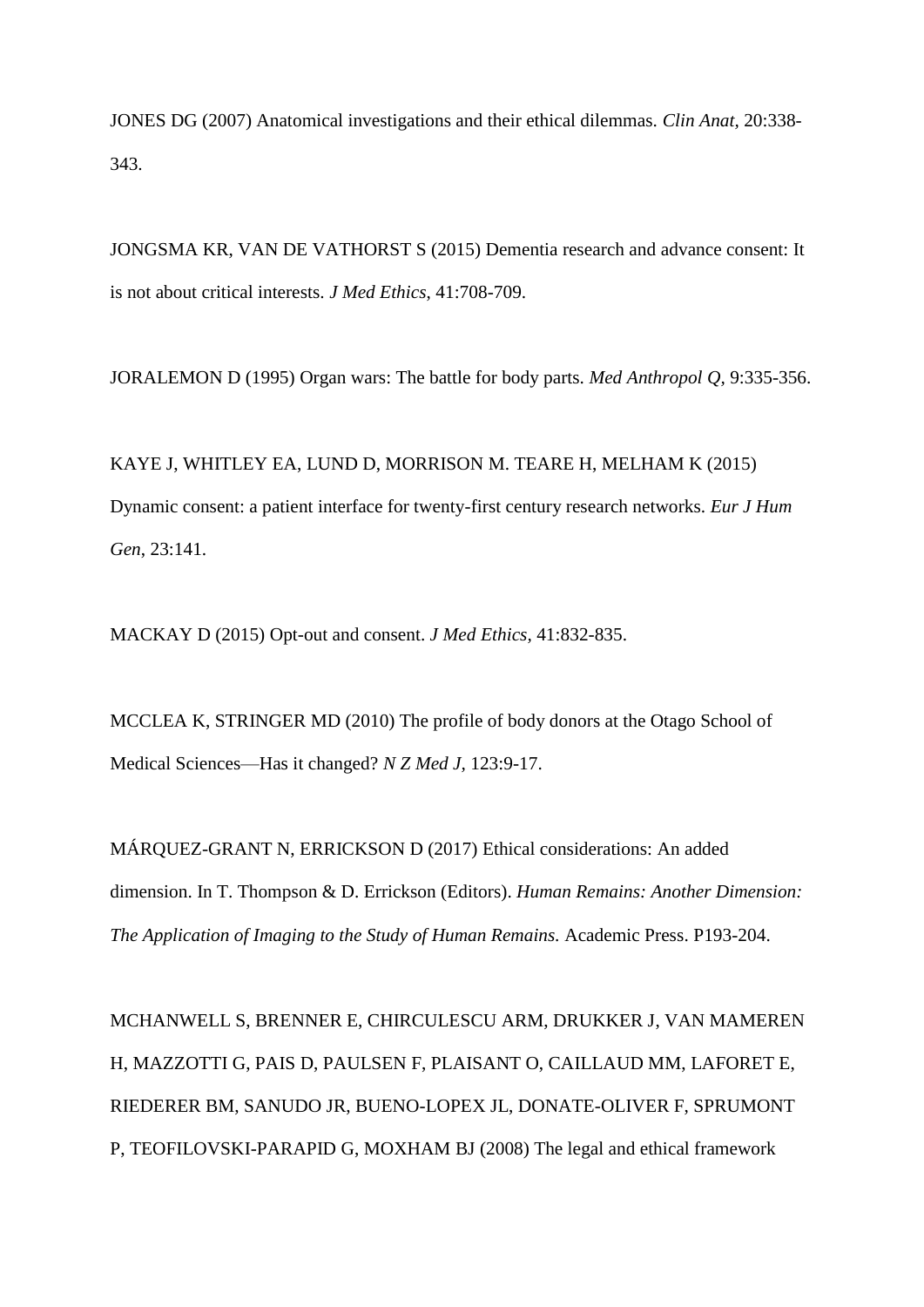governing Body Donation in Europe- A review of current practice and recommendations for good practice. *Eur J Anat*, 12:1-24.

MCLACHLAN JC, BLIGH J, BRADLEY P, SEARLE J (2004) Teaching anatomy without cadavers. *Med Educ*, 38:418-424.

MORETON C (1999) Doctors think it's fine to use organs from dead children for research and training; grieving parents are horrified. The gulf between public expectation and medical practice has never been wider. The Independent, London UK URL[:https://www.independent.co.uk/life-style/health-and-families/health-news/why-did](https://www.independent.co.uk/life-style/health-and-families/health-news/why-did-professor-dick-van-velzen-think-butchering-babies-was-right-738078.html)[professor-dick-van-velzen-think-butchering-babies-was-right-738078.html](https://www.independent.co.uk/life-style/health-and-families/health-news/why-did-professor-dick-van-velzen-think-butchering-babies-was-right-738078.html) [accessed 5 December 2018].

OLEJAZ M (2017) When the dead teach. Exploring the postvital life of cadavers in Danish dissection labs. *Med Anth Theory*, 4: 125-149.

OLEJAZ M, HOEYER K (2016) Meet the donors: A qualitative analysis of what donation means to Danish whole body donors. *Eur J Anat,* 20:19-29.

O'NEILL O (2013) Responses. In: D. Archard, M. Deveaux, N. Manson, D. Weinstock (Editors), *Reading Onora O'Neill*. Abingdon, Oxon. Routledge. p 229-25.

O'NEILL O (2003) Some limits of informed consent. *J Med Eth*, 29: 4-7.

O'NEILL P (1988) *Negotiating consent in psychotherapy*. NYU Press.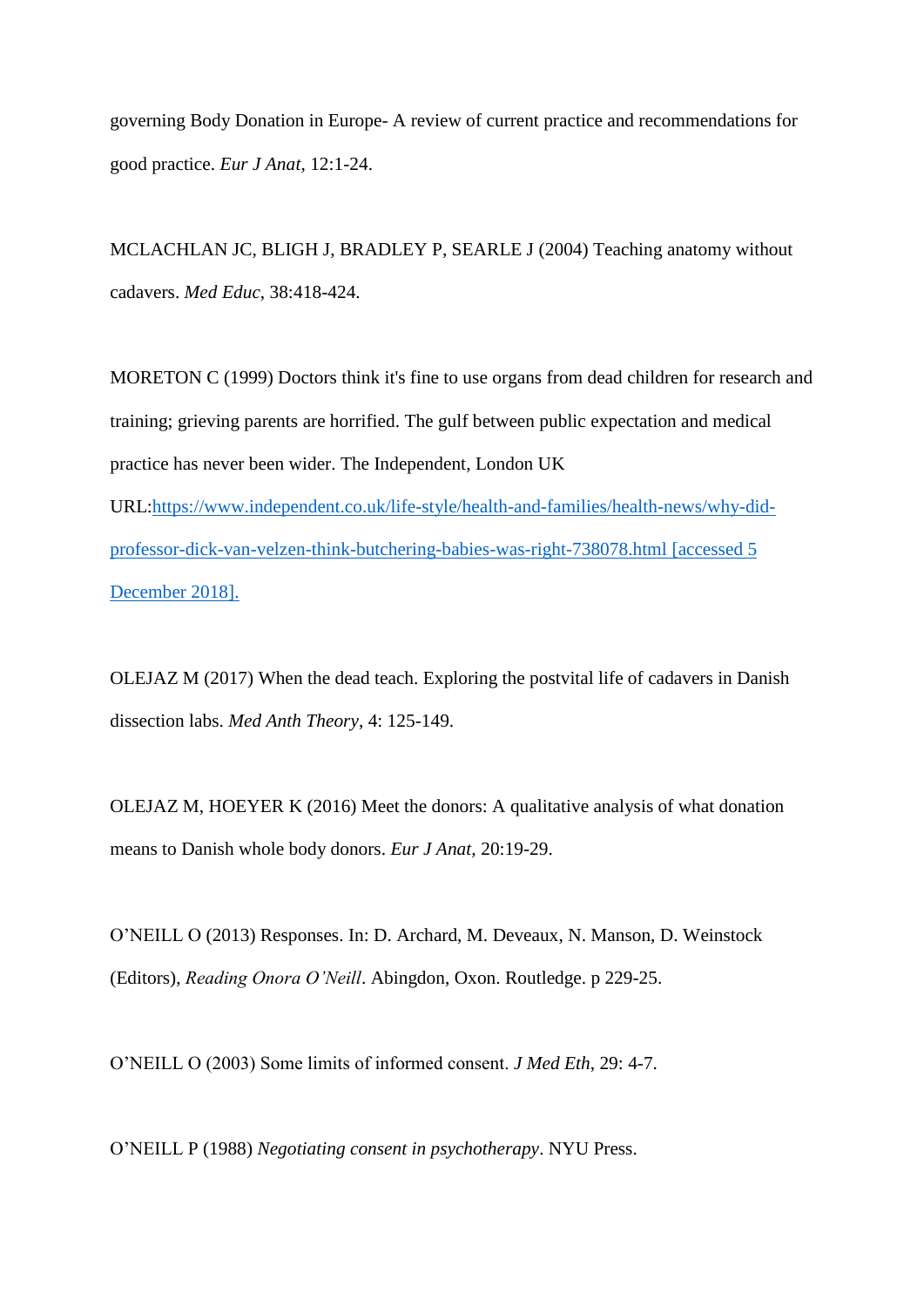RIEDERER BM, BUENO-LÓPEZ JL (2014) Anatomy, respect for the body and body donation—a guide for good practice. *Eur J Anat*, *18*: 361-368.

RICHARDSON R, HURWITZ B (1995) Donors' attitudes towards body donation for dissection. *The Lancet*, 346:277-279.

ROACH M (2003) *Stiff. The curious lives of human cadavers*. London: Penguin.

ROBERTS L, INDERMAUR D (2003) Signed consent forms in criminological research: Protection for researchers and ethics committees but a threat to research participants? *Psychiatr Psychol Law,* 10:289-299.

SANNER MA (1997) Encountering the dead body: Experiences of medical students in their anatomy and pathology training. *Omega*, 35:173-191.

SEGAL DA (1988) A patient so dead: American medical students and their cadavers. *Anthropol Q*, 61:17-25.

ŞEHIRLİ ÜS, SAKA E, SARIKAYA Ö (2004) Attitudes of Turkish anatomists toward cadaver donation. *Clin Anat,* 17:677-681.

SHAW RM (2017) Bioethics beyond altruism. *In: Bioethics beyond altruism*. Palgrave Macmillan, Cham. P 3-13.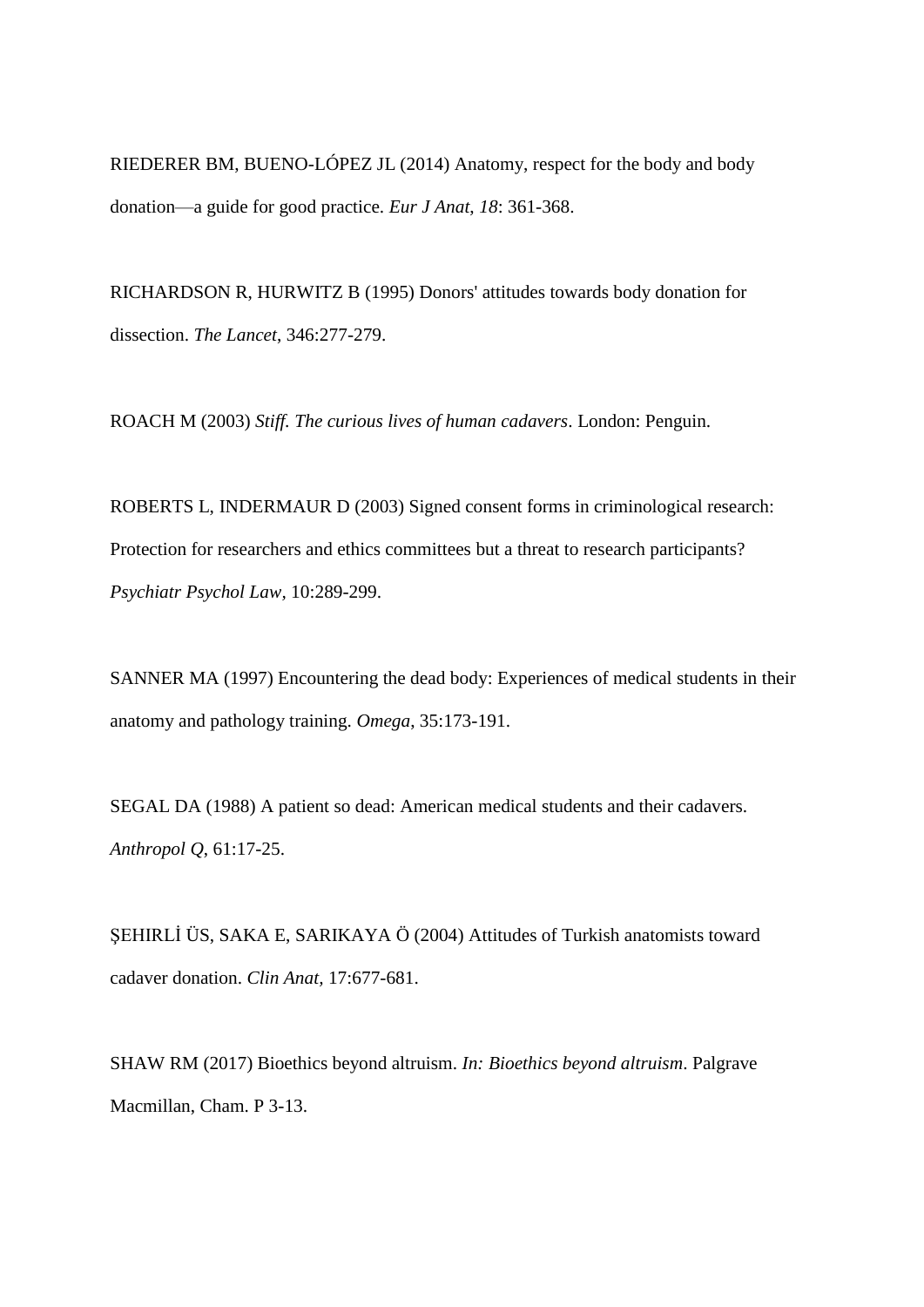SMITH CF (2018) *The silent teacher: The gift of body donation*. 1<sup>st</sup> Ed. Storrington, UK: Anatomically Correct. P16-31.

STAHL D, BANJA J (2018) The persisting problem of precedent autonomy among persons in a minimally conscious state: The limitations of philosophical analysis and clinical assessment. *AJOB Neurosci,* 9:120-127.

SULMASY DP, SULMASY LS (2015) On substituted arguments. *J Med Ethics*, 41:732-733.

VARELIUS J (2018) Advance directives and the descendant argument. *HEC Forum,* 30:1-11.

WILSON TD, GILBERT DT (2003) Affective forecasting. *Adv Exp Soc Psychol,* 35:345-411.

WINKELMANN A (2016) Consent and consensus—ethical perspectives on obtaining bodies for anatomical dissection. *Clin Anat,* 29:70-77.